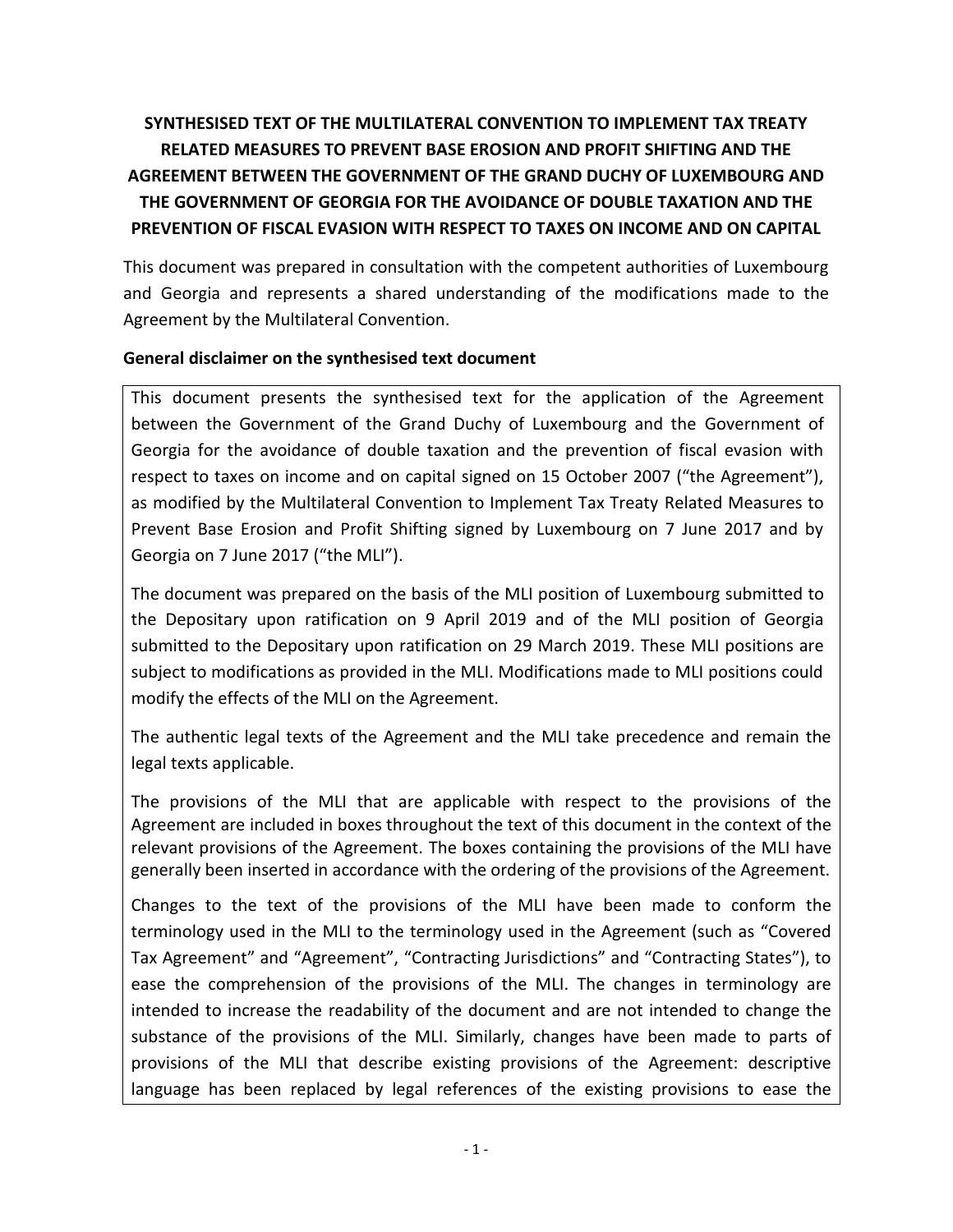# readability.

In all cases, references made to the provisions of the Agreement or to the Agreement must be understood as referring to the Agreement as modified by the provisions of the MLI, provided such provisions of the MLI have taken effect.

# **References**

The authentic legal text of the Agreement can be found at the following link:

# [impotsdirects.public.lu](https://impotsdirects.public.lu/fr.html)

The text of the MLI and the MLI position of Luxembourg submitted to the Depositary upon ratification on 9 April 2019 and of the MLI position of Georgia submitted to the Depositary upon ratification on 29 March 2019 can be found on the **MLI Depositary (OECD)** webpage.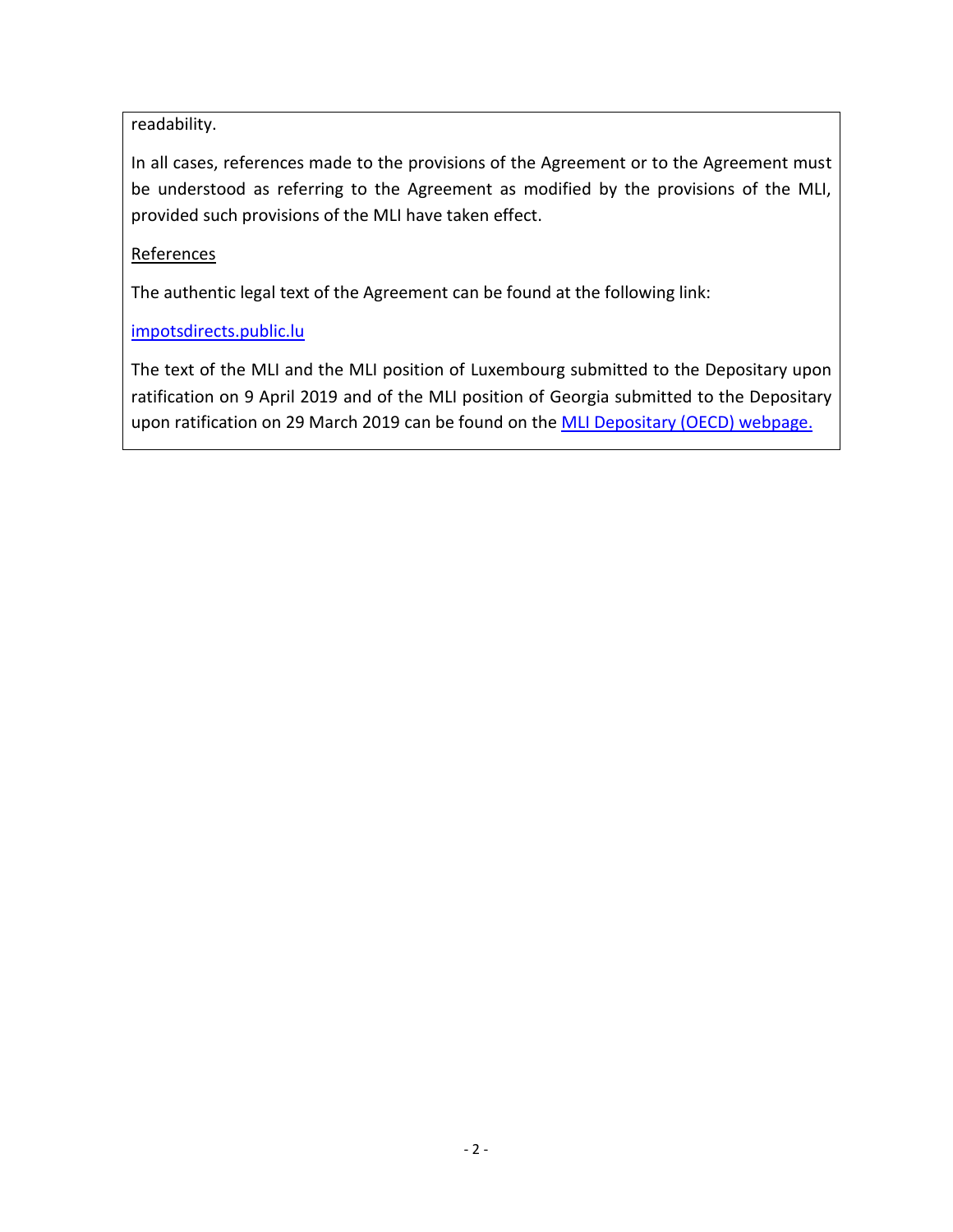# **Disclaimer on the entry into effect of the provisions of the MLI**

### Entry into Effect of the MLI Provisions

The provisions of the MLI applicable to this Agreement do not take effect on the same dates as the original provisions of the Agreement. Each of the provisions of the MLI could take effect on different dates, depending on the types of taxes involved (taxes withheld at source or other taxes levied) and on the choices made by Luxembourg and Georgia in their MLI positions.

Dates of the deposit of instruments of ratification, acceptance or approval: 9 April 2019 for Luxembourg and 29 March 2019 for Georgia.

Entry into force of the MLI: 1 August 2019 for Luxembourg and 1 July 2019 for Georgia.

Unless it is stated otherwise elsewhere in this document, the provisions of the MLI have effect with respect to the Agreement:

In Luxembourg:

- with respect of taxes withheld at source on amounts paid or credited to nonresidents, where the event giving rise to such taxes occurs on or after 1 January 2020;
- with respect to all other taxes, for taxes levied with respect to taxable periods beginning on or after 1 February 2020.

In Georgia:

- with respect of taxes withheld at source on amounts paid or credited to nonresidents, where the event giving rise to such taxes occurs on or after 1 January 2020;
- with respect to all other taxes, for taxes levied from 1 January 2021.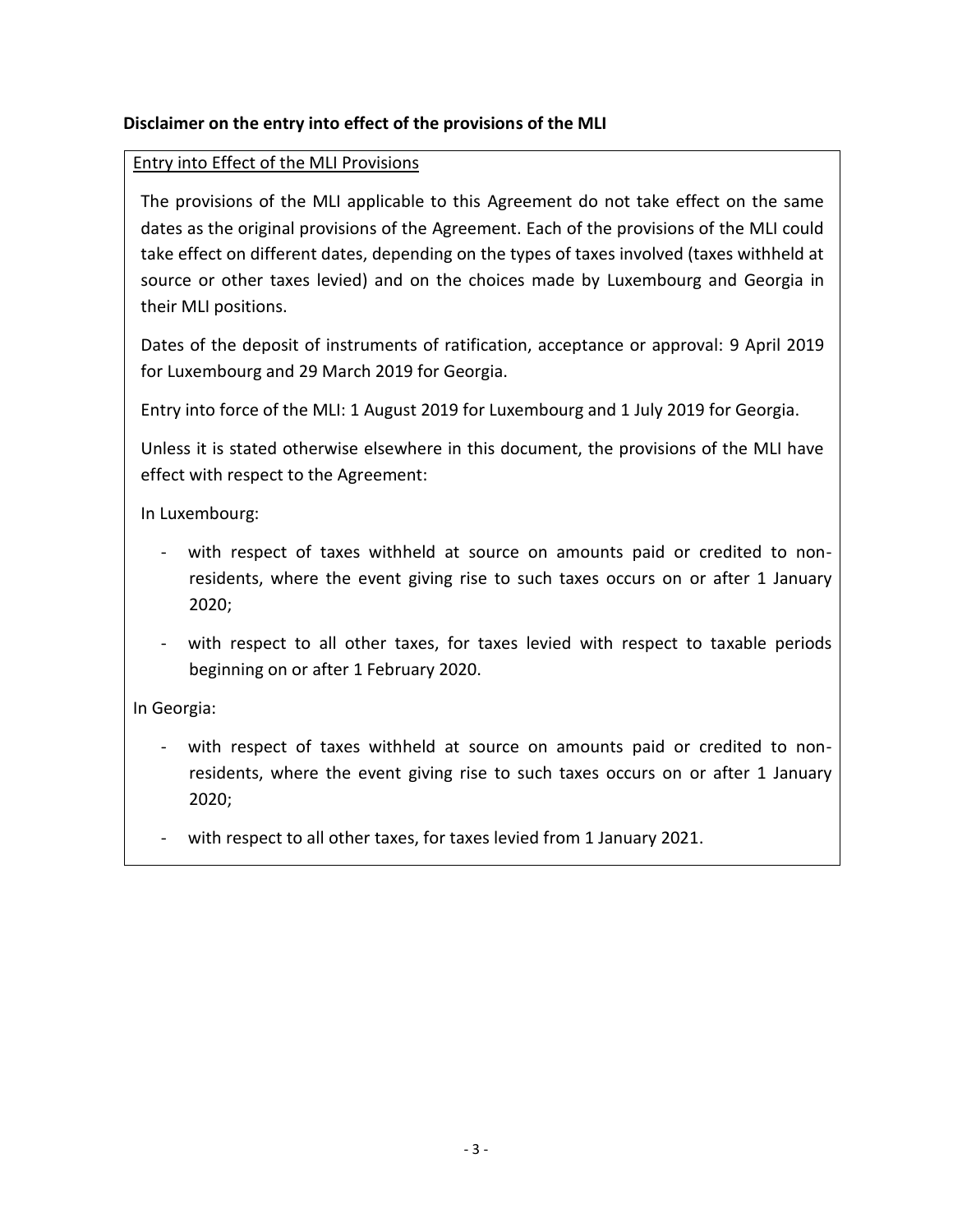### **AGREEMENT**

# **BETWEEN THE GOVERNMENT OF THE GRAND DUCHY OF LUXEMBOURG AND THE GOVERNMENT OF GEORGIA FOR THE AVOIDANCE OF DOUBLE TAXATION AND THE PREVENTION OF FISCAL EVASION WITH RESPECT TO TAXES ON INCOME AND ON CAPITAL**

The Government of the Grand Duchy of Luxembourg and the Government of Georgia,

**[Replaced by paragraph 1 and paragraph 3 of Article 6 of the MLI]** [desiring to conclude an Agreement for the avoidance of double taxation and the prevention of fiscal evasion with respect to taxes on income and on capital,]

*The following paragraph 1 and paragraph 3 of Article 6 of the MLI replace the text referring to an intent to eliminate double taxation in the preamble of this Agreement:*

*ARTICLE 6 OF THE MLI – PURPOSE OF A COVERED TAX AGREEMENT*

Desiring to further develop their economic relationship and to enhance their co-operation in tax matters,

Intending to eliminate double taxation with respect to the taxes covered by [*this Agreement*] without creating opportunities for non-taxation or reduced taxation through tax evasion or avoidance (including through treaty-shopping arrangements aimed at obtaining reliefs provided in [*the Agreement*] for the indirect benefit of residents of third jurisdictions),

have agreed as follows:

# **Article 1**

# **PERSONS COVERED**

This Agreement shall apply to persons who are residents of one or both of the Contracting States.

### **Article 2**

### **TAXES COVERED**

- 1. This Agreement shall apply to taxes on income and on capital imposed on behalf of a Contracting State or of its political-administrative subdivisions or local authorities, irrespective of the manner in which they are levied.
- 2. There shall be regarded as taxes on income and on capital all taxes imposed on total income, on total capital, or on elements of income or of capital, including taxes on gains from the alienation of movable or immovable property, taxes on the total amounts of wages or salaries paid by enterprises, as well as taxes on capital appreciation.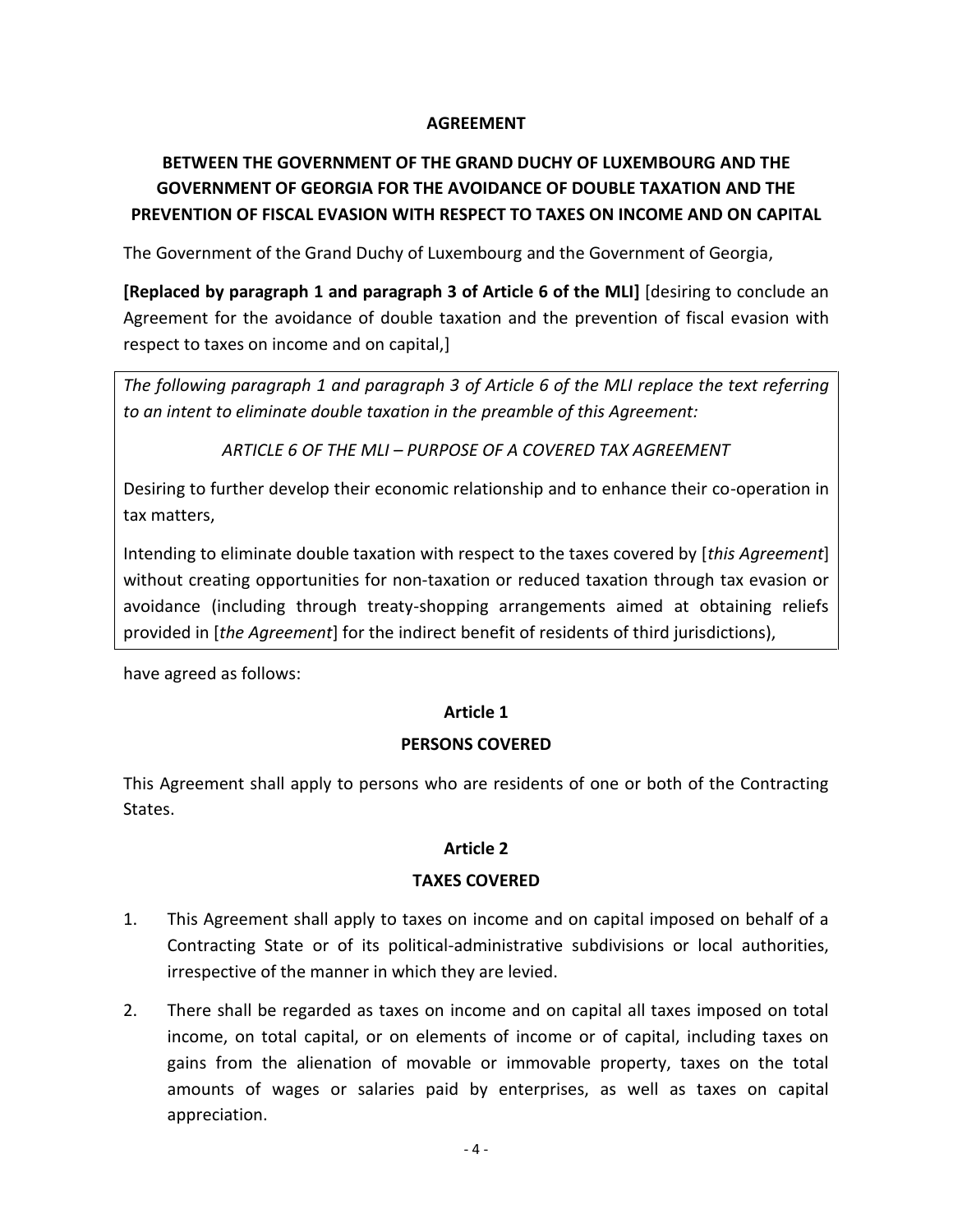- 3. The existing taxes to which this Agreement shall apply are in particular:
	- a) in Georgia:
		- (i) the profit tax;
		- (ii) the income tax; and
		- (iii) the property tax;

(hereinafter referred to as "Georgian tax");

- b) in Luxembourg:
	- (i) the income tax on individuals (l'impôt sur le revenu des personnes physiques);
	- (ii) the corporation tax (l'impôt sur le revenu des collectivités);
	- (iii) the capital tax (l'impôt sur la fortune); and
	- (iv) the communal trade tax (l'impôt commercial communal)

(hereinafter referred to as "Luxembourg tax").

4. This Agreement shall apply also to any identical or substantially similar taxes that are imposed after the date of signature of this Agreement in addition to, or in place of, the existing taxes. The competent authorities of the Contracting States shall notify each other of any significant changes that have been made in their respective taxation laws.

# **Article 3**

### **GENERAL DEFINITIONS**

- 1. For the purposes of this Agreement, unless the context otherwise requires:
	- a) the term "Georgia" means the territory recognised by the international community within the state borders of Georgia, including land territory, internal waters and territorial sea, the air space above them, in respect of which Georgia exercises its sovereignty, as well as the contiguous zone, the exclusive economic zone and continental shelf adjacent to its territorial sea, in respect of which Georgia may exercise its sovereign rights in accordance with international law;
	- b) the term "Luxembourg" means the Grand Duchy of Luxembourg and, when used in a geographical sense, means the territory of the Grand Duchy of Luxembourg;
	- c) the terms "a Contracting State" and "the other Contracting State" mean Georgia or Luxembourg, as the context requires;
	- d) the term "person" includes an individual, a company and any other body of persons;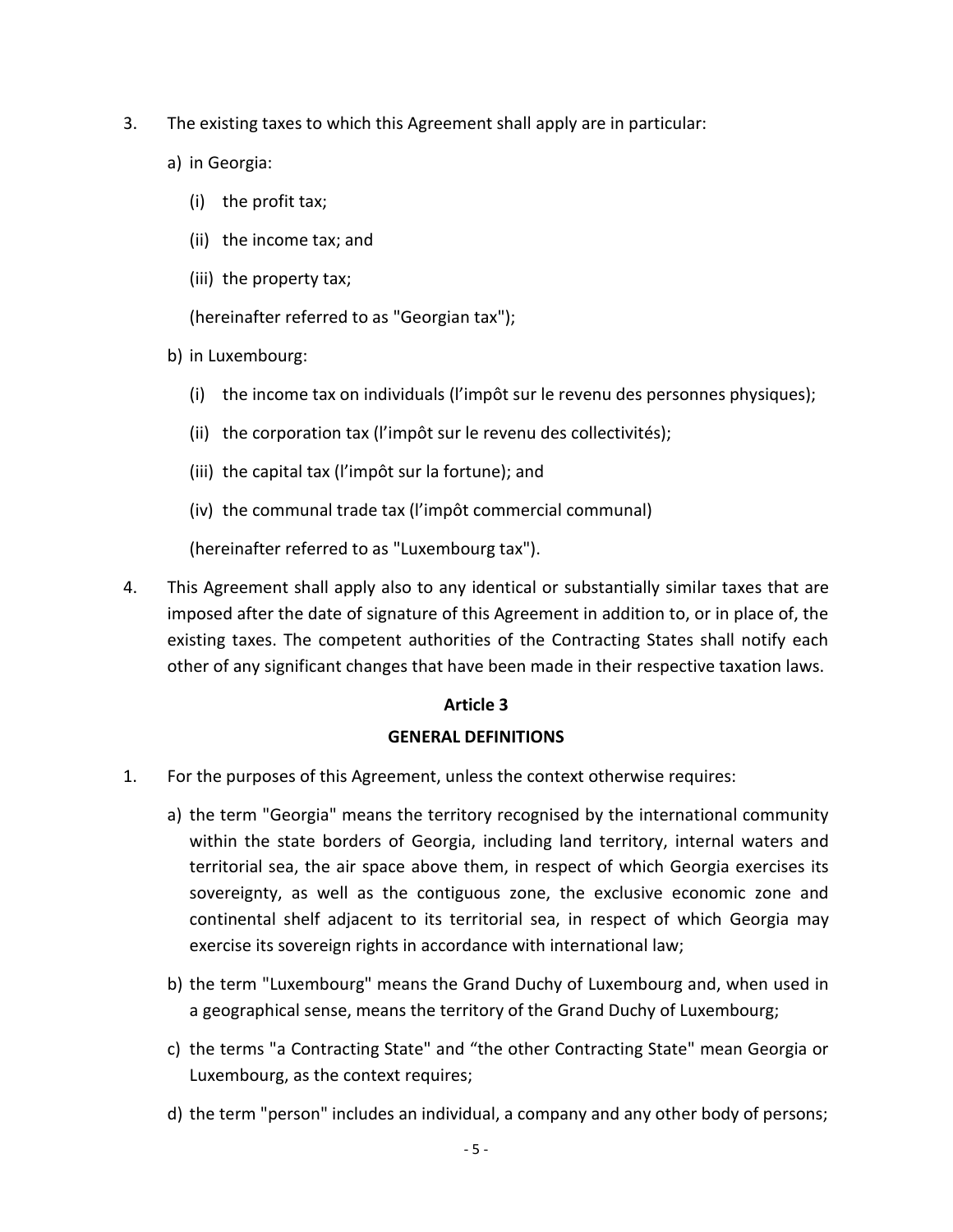- e) the term "company" means any body corporate or any entity that is treated as a body corporate for tax purposes;
- f) the term "enterprise" applies to the carrying on of any business;
- g) the terms "enterprise of a Contracting State" and "enterprise of the other Contracting State" mean respectively an enterprise carried on by a resident of a Contracting State and an enterprise carried on by a resident of the other Contracting State;
- h) the term "international traffic" means any transport by a ship or aircraft operated by an enterprise that has its place of effective management in a Contracting State, except when the ship or aircraft is operated solely between places in the other Contracting State;
- i) the term "competent authority" means:
	- (i) in Georgia, the Ministry of Finance or its authorised representative;
	- (ii) in Luxembourg, the Minister of Finance or his authorised representative;
- j) the term "national" means:
	- (i) any individual possessing the nationality or citizenship of a Contracting State;
	- (ii) any legal person, partnership or association deriving its status as such from the laws in force in a Contracting State.
- 2. As regards the application of this Agreement at any time by a Contracting State, any term not defined therein shall, unless the context otherwise requires, have the meaning that it has at that time under the law of that State for the purposes of the taxes to which this Agreement applies, any meaning under the applicable tax laws of that State prevailing over a meaning given to the term under other laws of that State.

### **RESIDENT**

1. For the purposes of this Agreement, the term "resident of a Contracting State" means any person who, under the laws of that State, is liable to tax therein by reason of his domicile, residence, place of management or any other criterion of a similar nature and also includes that State and any political-administrative subdivision or local authority thereof. This term, however, does not include any person who is liable to tax in that State in respect only of income from sources in that State or capital situated therein.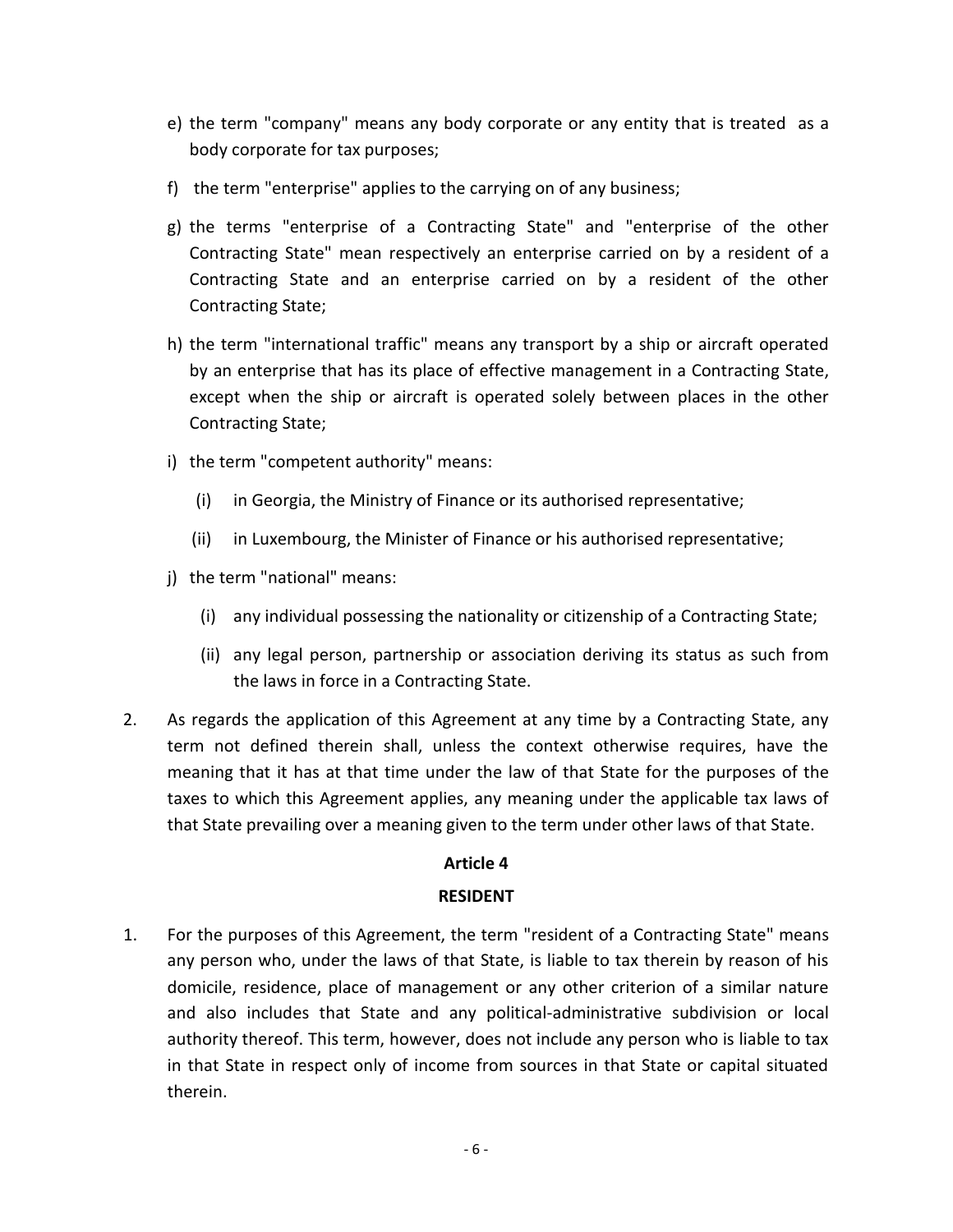- 2. Where by reason of the provisions of paragraph 1 of this Article an individual is a resident of both Contracting States, then his status shall be determined as follows:
	- a) he shall be deemed to be a resident only of the Contracting State in which he has a permanent home available to him; if he has a permanent home available to him in both States, he shall be deemed to be a resident only of the State with which his personal and economic relations are closer (centre of vital interests);
	- b) if the State in which he has his centre of vital interests cannot be determined, or if he has not a permanent home available to him in either State, he shall be deemed to be a resident only of the State in which he has an habitual abode;
	- c) if he has an habitual abode in both States or in neither of them, he shall be deemed to be a resident only of the State of which he is a national;
	- d) if he is a national of both States or of neither of them, the competent authorities of the Contracting States shall settle the question by mutual agreement.
- 3. Where by reason of the provisions of paragraph 1 of this Article a person other than an individual is a resident of both Contracting States, then it shall be deemed to be a resident only of the State in which its place of effective management is situated.

### **PERMANENT ESTABLISHMENT**

- 1. For the purposes of this Agreement, the term "permanent establishment" means a fixed place of business through which the business of an enterprise is wholly or partly carried on.
- 2. The term "permanent establishment" includes especially:
	- a) a place of management;
	- b) a branch;
	- c) an office;
	- d) a factory;
	- e) a workshop, and
	- f) a mine, an oil or gas well, a quarry or any other place of extraction of natural resources.
- 3. A building site or construction or installation project constitutes a permanent establishment only if it lasts more than 6 months.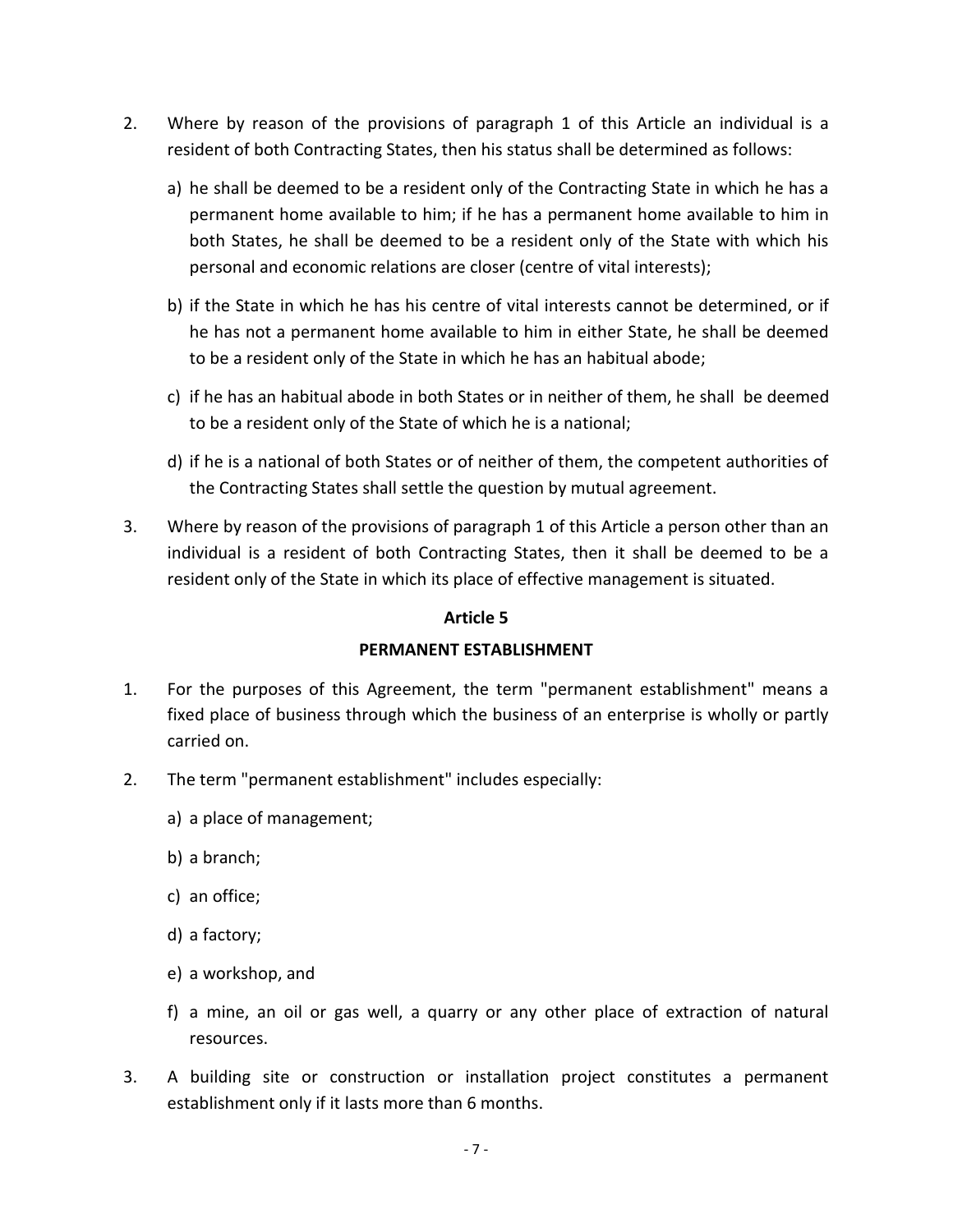- 4. Notwithstanding the preceding provisions of this Article, the term "permanent establishment" shall be deemed not to include:
	- a) the use of facilities solely for the purpose of storage, display or delivery of goods or merchandise belonging to the enterprise;
	- b) the maintenance of a stock of goods or merchandise belonging to the enterprise solely for the purpose of storage, display or delivery;
	- c) the maintenance of a stock of goods or merchandise belonging to the enterprise solely for the purpose of processing by another enterprise;
	- d) the maintenance of a fixed place of business solely for the purpose of purchasing goods or merchandise, or of collecting information, for the enterprise;
	- e) the maintenance of a fixed place of business solely for the purpose of carrying on, for the enterprise, any other activity of a preparatory or auxiliary character;
	- f) the maintenance of a fixed place of business solely for any combination of activities mentioned in sub paragraphs a) to e) of this paragraph, provided that the overall activity of the fixed place of business resulting from this combination is of a preparatory or auxiliary character.
- 5. Notwithstanding the provisions of paragraphs 1 and 2 of this Article, where a person other than an agent of an independent status to whom paragraph 6 of this Article applies - is acting on behalf of an enterprise and has, and habitually exercises, in a Contracting State an authority to conclude contracts in the name of the enterprise, that enterprise shall be deemed to have a permanent establishment in that State in respect of any activities which that person undertakes for the enterprise, unless the activities of such person are limited to those mentioned in paragraph 4 of this Article which, if exercised through a fixed place of business, would not make this fixed place of business a permanent establishment under the provisions of that paragraph.
- 6. An enterprise shall not be deemed to have a permanent establishment in a Contracting State merely because it carries on business in that State through a broker, general commission agent or any other agent of an independent status, provided that such persons are acting in the ordinary course of their business.
- 7. The fact that a company which is a resident of a Contracting State controls or is controlled by a company which is a resident of the other Contracting State, or which carries on business in that other State (whether through a permanent establishment or otherwise), shall not of itself constitute either company a permanent establishment of the other.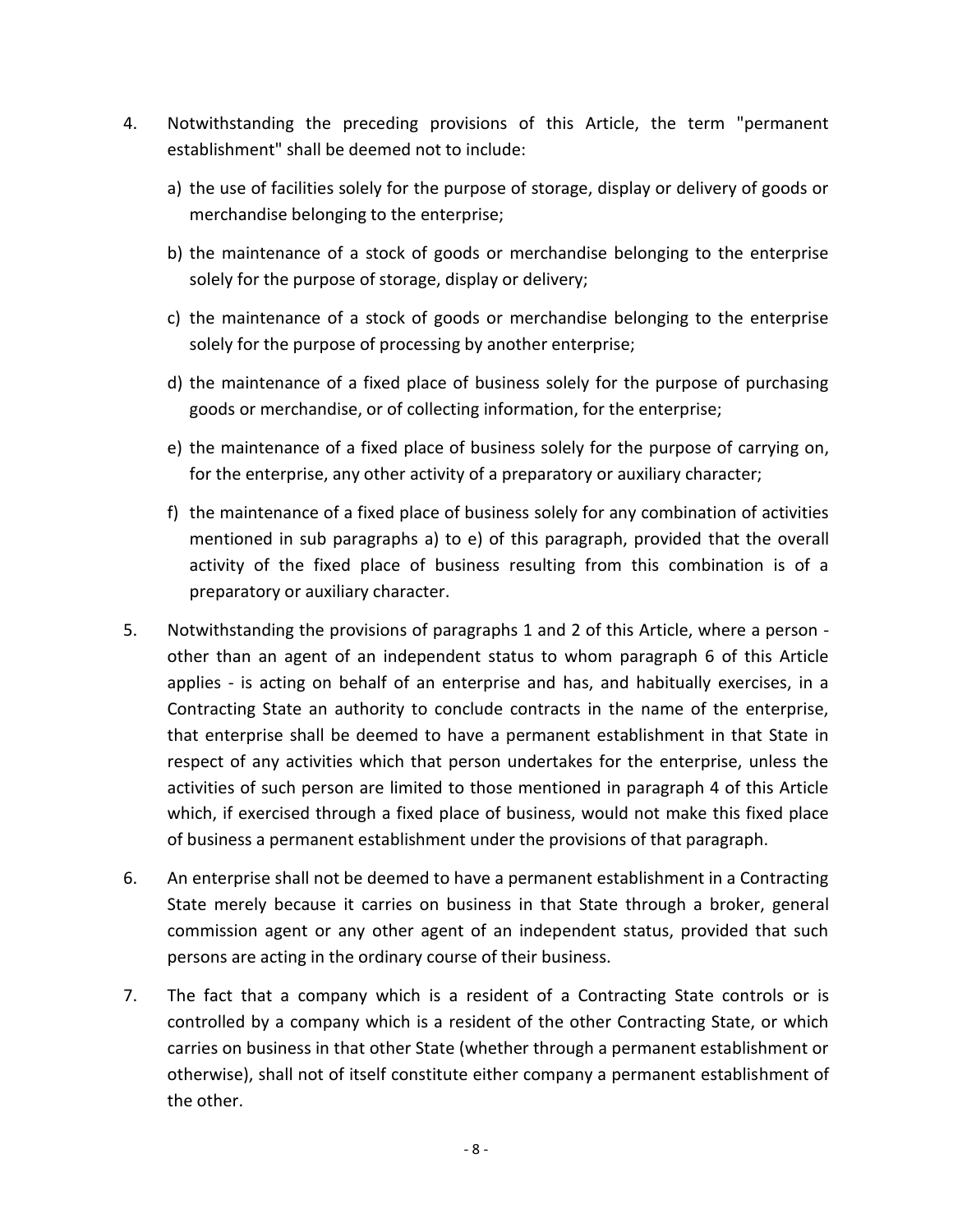### **INCOME FROM IMMOVABLE PROPERTY**

- 1. Income derived by a resident of a Contracting State from immovable property (including income from agriculture or forestry) situated in the other Contracting State may be taxed in that other State.
- 2. The term "immovable property" shall have the meaning which it has under the law of the Contracting State in which the property in question is situated. The term shall in any case include property accessory to immovable property, livestock and equipment used in agriculture and forestry, rights to which the provisions of general law respecting landed property apply, usufruct of immovable property and rights to variable or fixed payments as consideration for the working of, or the right to work, mineral deposits, sources and other natural resources; ships and aircraft shall not be regarded as immovable property.
- 3. The provisions of paragraph 1 of this Article shall apply to income derived from the direct use, letting, or use in any other form of immovable property.
- 4. The provisions of paragraphs 1 and 3 of this Article shall also apply to the income from immovable property of an enterprise and to income from immovable property used for the performance of independent personal services.

# **Article 7**

# **BUSINESS PROFITS**

- 1. The profits of an enterprise of a Contracting State shall be taxable only in that State unless the enterprise carries on business in the other Contracting State through a permanent establishment situated therein. If the enterprise carries on business as aforesaid, the profits of the enterprise may be taxed in the other State but only so much of them as is attributable to that permanent establishment.
- 2. Subject to the provisions of paragraph 3 of this Article, where an enterprise of a Contracting State carries on business in the other Contracting State through a permanent establishment situated therein, there shall in each Contracting State be attributed to that permanent establishment the profits which it might be expected to make if it were a distinct and separate enterprise engaged in the same or similar activities under the same or similar conditions and dealing wholly independently with the enterprise of which it is a permanent establishment.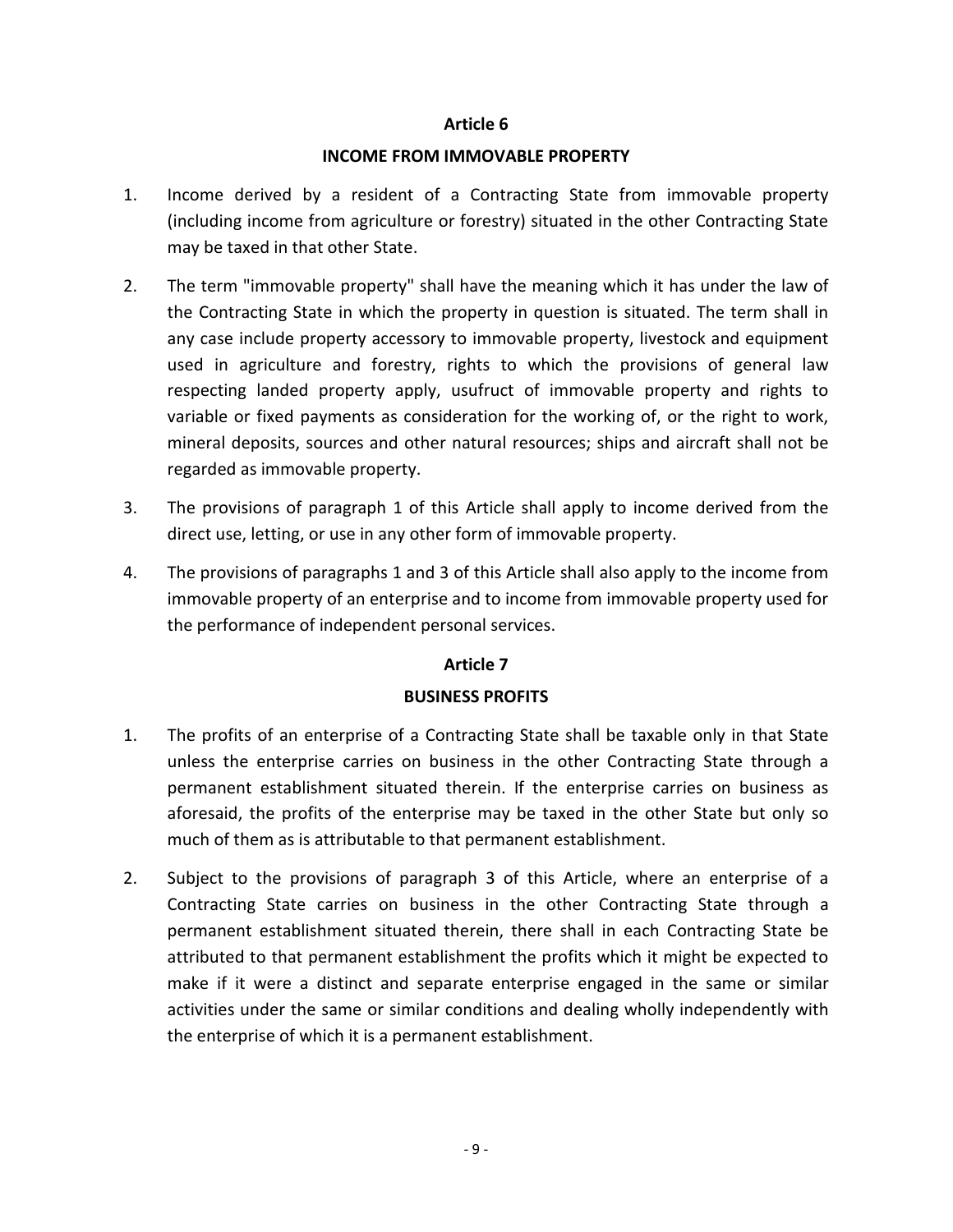- 3. In determining the profits of a permanent establishment, there shall be allowed as deductions expenses which are incurred for the purposes of the permanent establishment, including executive and general administrative expenses so incurred, whether in the State in which the permanent establishment is situated or elsewhere.
- 4. Insofar as it has been customary in a Contracting State to determine the profits to be attributed to a permanent establishment on the basis of an apportionment of the total profits of the enterprise to its various parts, nothing in paragraph 2 of this Article shall preclude that Contracting State from determining the profits to be taxed by such an apportionment as may be customary; the method of apportionment adopted shall, however, be such that the result shall be in accordance with the principles contained in this Article.
- 5. No profits shall be attributed to a permanent establishment by reason of the mere purchase by that permanent establishment of goods or merchandise for the enterprise.
- 6. For the purposes of the preceding paragraphs of this Article the profits to be attributed to the permanent establishment shall be determined by the same method year by year unless there is good and sufficient reason to the contrary.
- 7. Where profits include items of income which are dealt with separately in other Articles of this Agreement, then the provisions of those Articles shall not be affected by the provisions of this Article.

# **SHIPPING AND AIR TRANSPORT**

- 1. Profits from the operation of ships or aircraft in international traffic shall be taxable only in the Contracting State in which the place of effective management of the enterprise is situated.
- 2. If the place of effective management of a shipping enterprise is aboard a ship, then it shall be deemed to be situated in the Contracting State in which the home harbour of the ship is situated, or, if there is no such home harbour, in the Contracting State of which the operator of the ship is a resident.
- 3. The provisions of paragraph 1 of this Article shall also apply to profits from the participation in a pool, a joint business or an international operating agency.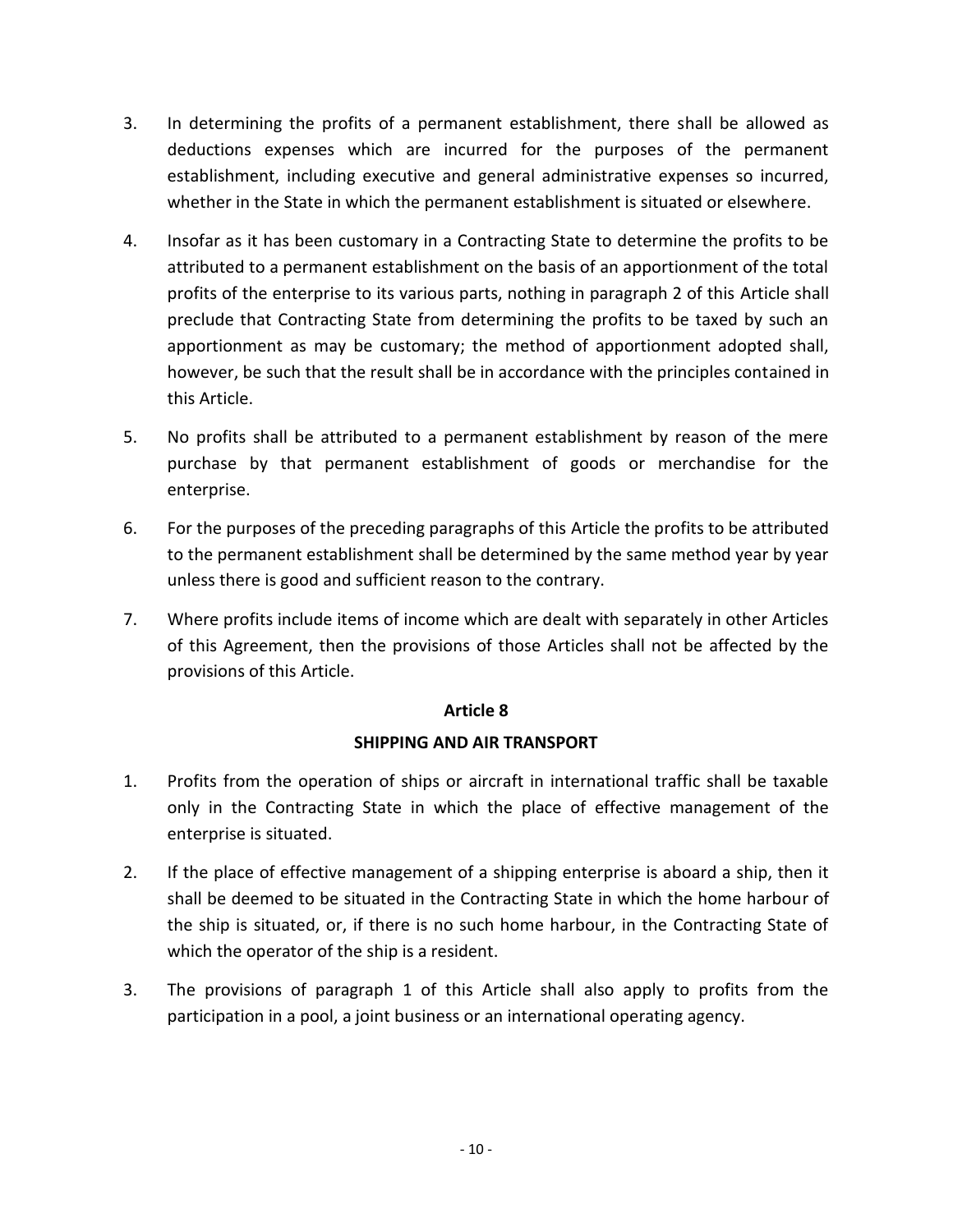#### **ASSOCIATED ENTERPRISES**

#### 1. Where

- a) an enterprise of a Contracting State participates directly or indirectly in the management, control or capital of an enterprise of the other Contracting State, or
- b) the same persons participate directly or indirectly in the management, control or capital of an enterprise of a Contracting State and an enterprise of the other Contracting State,

and in either case conditions are made or imposed between the two enterprises in their commercial or financial relations which differ from those which would be made between independent enterprises, then any profits which would, but for those conditions, have accrued to one of the enterprises, but, by reason of those conditions, have not so accrued, may be included in the profits of that enterprise and taxed accordingly.

2. Where a Contracting State includes in the profits of an enterprise of that State and taxes accordingly profits on which an enterprise of the other Contracting State has been charged to tax in that other State and the profits so included are profits which would have accrued to the enterprise of the first-mentioned State if the conditions made between the two enterprises had been those which would have been made between independent enterprises, then that other State shall make an appropriate adjustment to the amount of the tax charged therein on those profits. In determining such adjustment, due regard shall be had to the other provisions of this Agreement and the competent authorities of the Contracting States shall if necessary consult each other.

# **Article 10**

# **DIVIDENDS**

- 1. Dividends paid by a company which is a resident of a Contracting State to a resident of the other Contracting State may be taxed in that other State.
- 2. However, such dividends may also be taxed in the Contracting State of which the company paying the dividends is a resident and according to the laws of that State, but if the beneficial owner of the dividends is a resident of the other Contracting State, the tax so charged shall not exceed:
	- a) 0 per cent of the gross amounts of the dividends if the beneficial owner is a company which holds directly or indirectly at least 50 per cent of the capital of the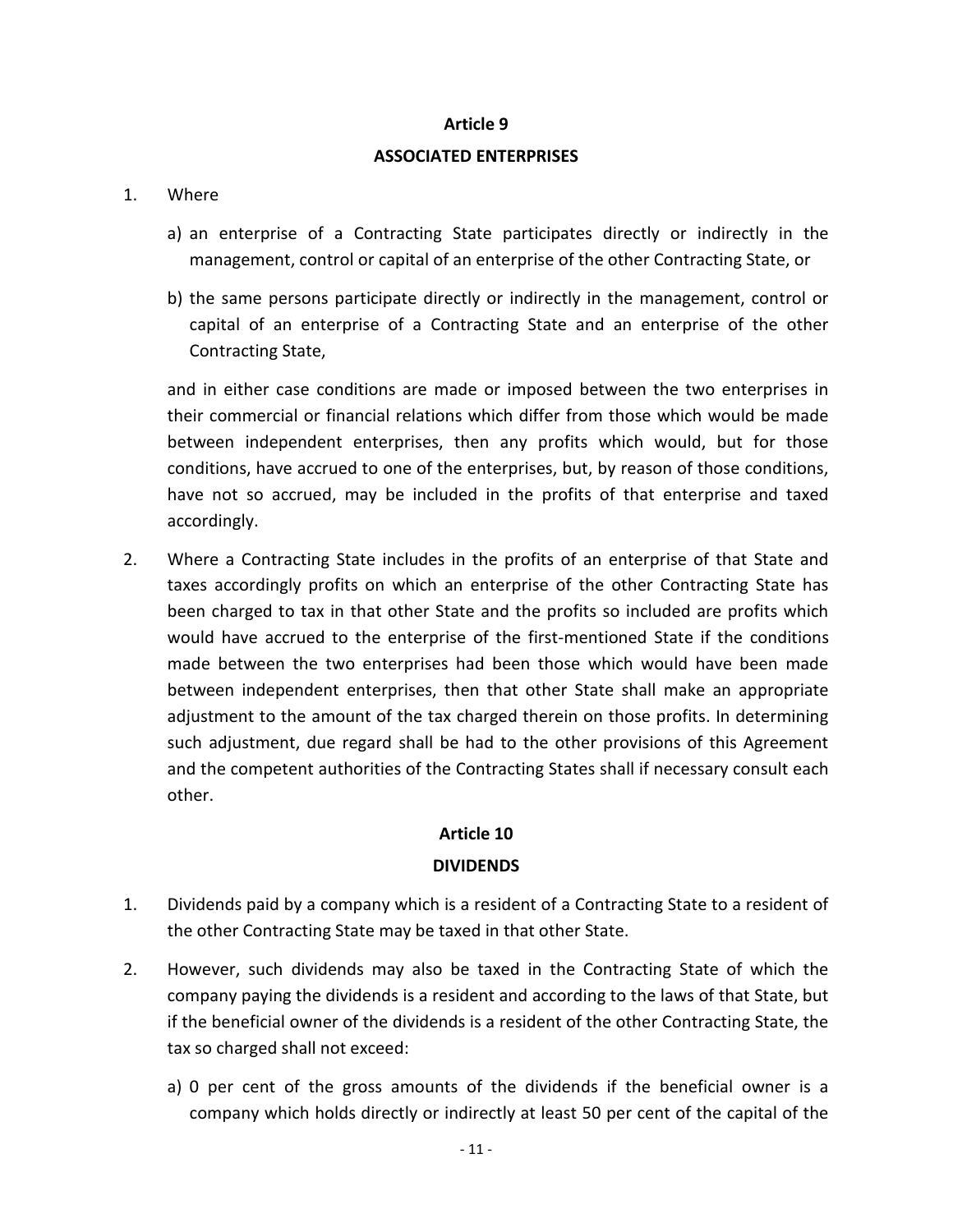company paying the dividends and has invested more than 2 million Euros or its equivalent in the currency of Georgia, in the capital of the company paying the dividends;

- b) 5 per cent of the gross amount of the dividends if the beneficial owner is a company which holds directly or indirectly at least 10 per cent of the capital of the company paying the dividends and has invested more than 100 000 Euros or its equivalent in the currency of Georgia, in the capital of the company paying the dividends;
- c) 10 per cent of the gross amount of the dividends in all other cases.

This paragraph shall not affect the taxation of the company in respect of the profits out of which the dividends are paid.

- 3. The term "dividends" as used in this Article means income from shares, mining shares, founders' shares or other rights, not being debt-claims, participating in profits, as well as income from other corporate rights which is subjected to the same taxation treatment as income from shares by the laws of the State of which the company making the distribution is a resident.
- 4. The provisions of paragraphs 1 and 2 of this Article shall not apply if the beneficial owner of the dividends, being a resident of a Contracting State, carries on business in the other Contracting State of which the company paying the dividends is a resident, through a permanent establishment situated therein, or performs in that other State independent personal services from a fixed base situated therein, and the holding in respect of which the dividends are paid is effectively connected with such permanent establishment or fixed base. In such case the provisions of Article 7 or Article 14 of this Agreement shall apply.
- 5. Where a company which is a resident of a Contracting State derives profits or income from the other Contracting State, that other State may not impose any tax on the dividends paid by the company, except insofar as such dividends are paid to a resident of that other State or insofar as the holding in respect of which the dividends are paid is effectively connected with a permanent establishment or fixed base situated in that other State, nor subject the company's undistributed profits to a tax on the company's undistributed profits, even if the dividends paid or the undistributed profits consist wholly or partly of profits or income arising in such other State.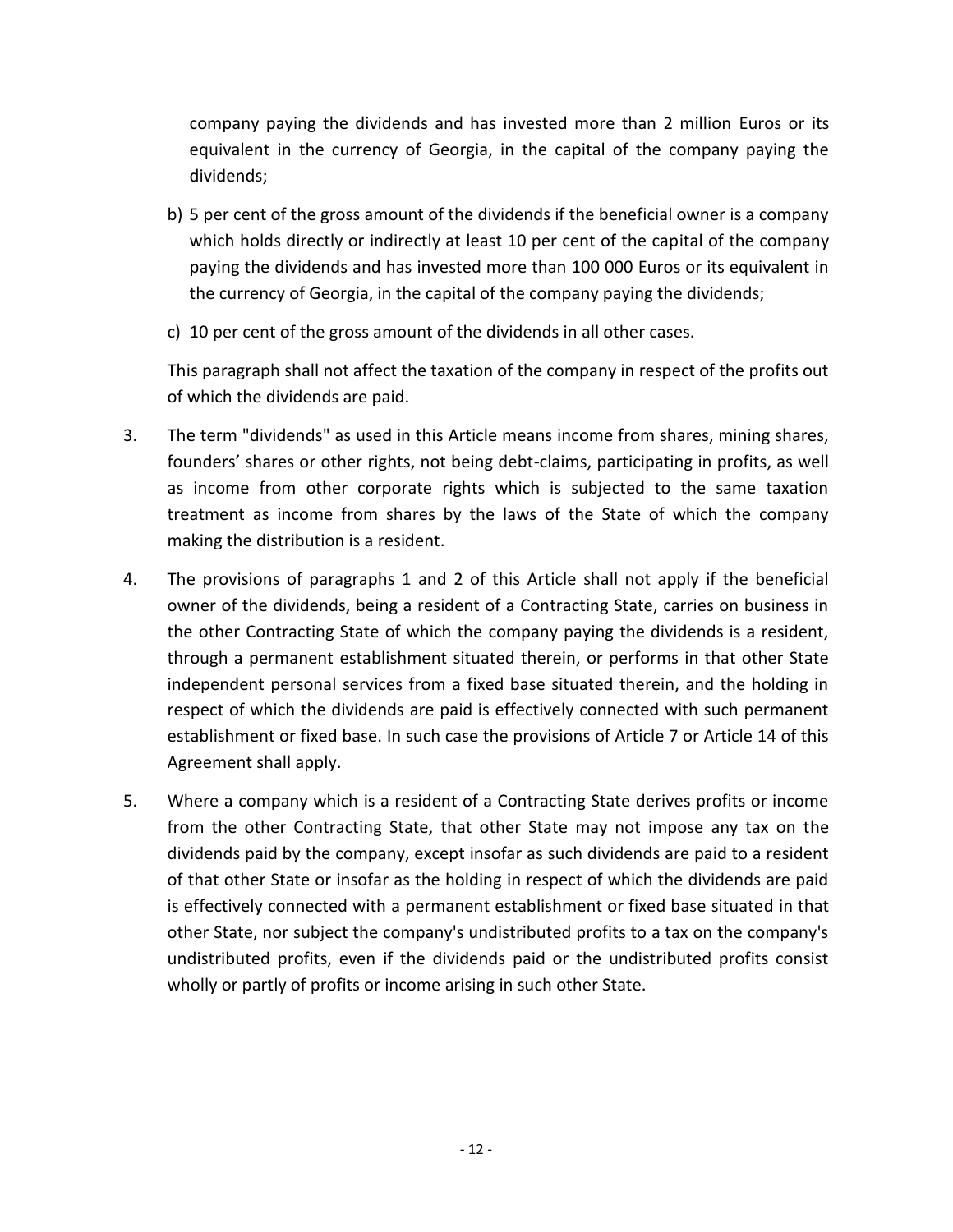#### **INTEREST**

- 1. Interest arising in a Contracting State and paid to a resident of the other Contracting State shall be taxable only in that other State if such resident is the beneficial owner of the interest.
- 2. The term "interest" as used in this Article means income from debt-claims of every kind, whether or not secured by mortgage and whether or not carrying a right to participate in the debtor's profits, and in particular, income from government securities and income from bonds or debentures, including premiums and prizes attaching to such securities, bonds or debentures. Penalty charges for late payment shall not be regarded as interest for the purpose of this Article.
- 3. The provisions of paragraph 1 of this Article shall not apply if the beneficial owner of the interest, being a resident of a Contracting State, carries on business in the other Contracting State in which the interest arises, through a permanent establishment situated therein, or performs in the other State independent personal services from a fixed base situated therein and the debt-claim in respect of which the interest is paid is effectively connected with such permanent establishment or fixed base. In such case the provisions of Article 7 or Article 14 of this Agreement shall apply.
- 4. Where, by reason of a special relationship between the payer and the beneficial owner or between both of them and some other person, the amount of the interest, having regard to the debt-claim for which it is paid, exceeds the amount which would have been agreed upon by the payer and the beneficial owner in the absence of such relationship, the provisions of this Article shall apply only to the last-mentioned amount. In such case, the excess part of the payments shall remain taxable according to the laws of each Contracting State, due regard being had to the other provisions of this Agreement.

# **Article 12**

# **ROYALTIES**

- 1. Royalties arising in a Contracting State and paid to a resident of the other Contracting State shall be taxable only in that other State if such resident is the beneficial owner of the royalties.
- 2. The term "royalties" as used in this Article means payments of any kind received as a consideration for the use of, or the right to use, any copyright of literary, artistic or scientific work including cinematograph films, any patent, trade mark, design or model,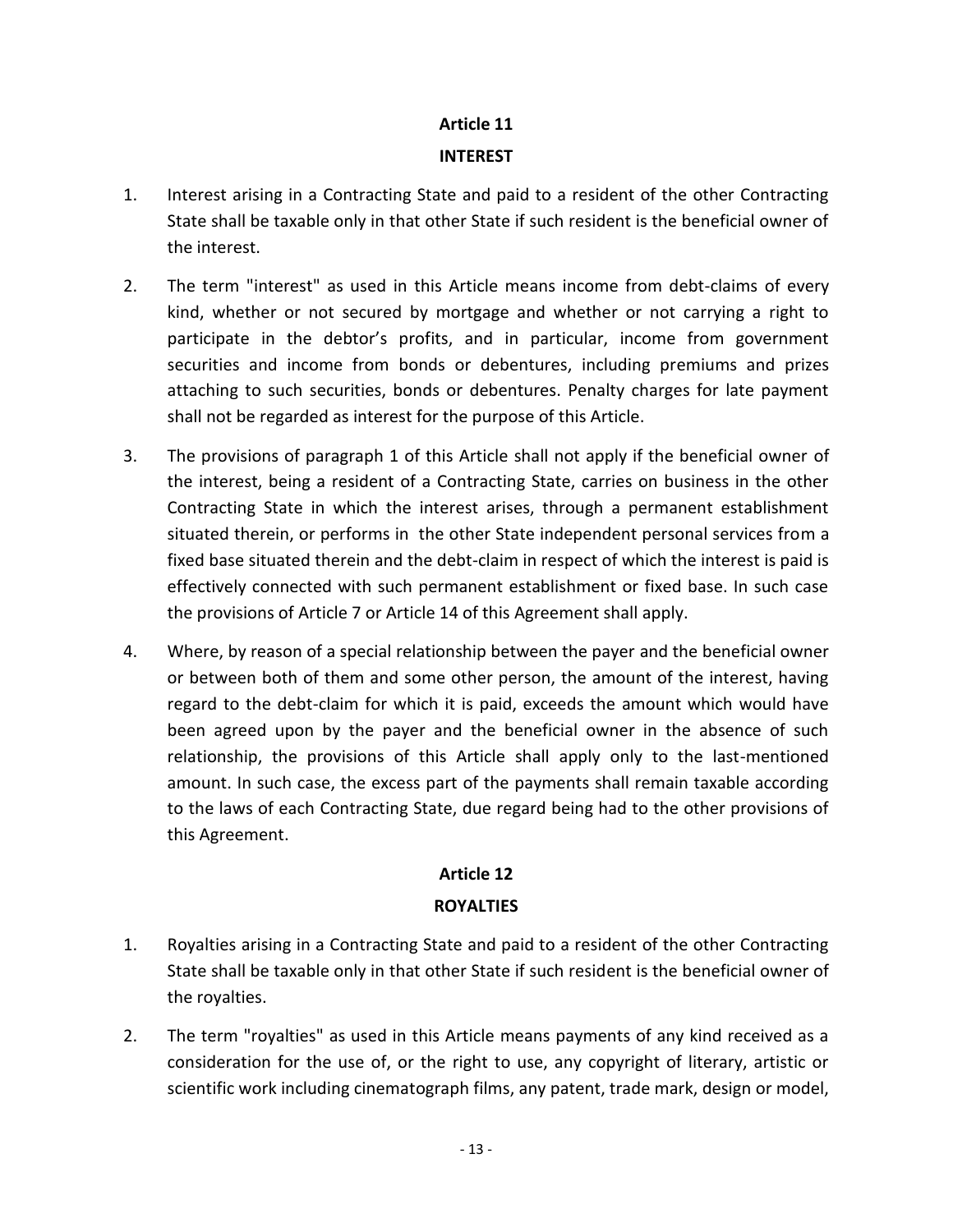plan, secret formula or process, or for information concerning industrial, commercial or scientific experience.

- 3. The provisions of paragraph 1 of this Article shall not apply if the beneficial owner of the royalties, being a resident of a Contracting State, carries on business in the other Contracting State in which the royalties arise, through a permanent establishment situated therein, or performs in that other State independent personal services from a fixed base situated therein, and the right or property in respect of which the royalties are paid is effectively connected with such permanent establishment or fixed base. In such case the provisions of Article 7 or Article 14 of this Agreement shall apply.
- 4. Where, by reason of a special relationship between the payer and the beneficial owner or between both of them and some other person, the amount of the royalties, having regard to the use, right or information for which they are paid, exceeds the amount which would have been agreed upon by the payer and the beneficial owner in the absence of such relationship, the provisions of this Article shall apply only to the lastmentioned amount. In such case, the excess part of the payments shall remain taxable according to the laws of each Contracting State, due regard being had to the other provisions of this Agreement.

# **Article 13**

# **CAPITAL GAINS**

- 1. Gains derived by a resident of a Contracting State from the alienation of immovable property referred to in Article 6 of this Agreement and situated in the other Contracting State may be taxed in that other State.
- 2. Gains from the alienation of movable property forming part of the business property of a permanent establishment which an enterprise of a Contracting State has in the other Contracting State or of movable property pertaining to a fixed base available to a resident of a Contracting State in the other Contracting State for the purpose of performing independent personal services, including such gains from the alienation of such a permanent establishment (alone or with the whole enterprise) or of such fixed base, may be taxed in that other State.
- 3. Gains from the alienation of ships or aircraft operated in international traffic or movable property pertaining to the operation of such ships or aircraft, shall be taxable only in the Contracting State in which the place of effective management of the enterprise is situated.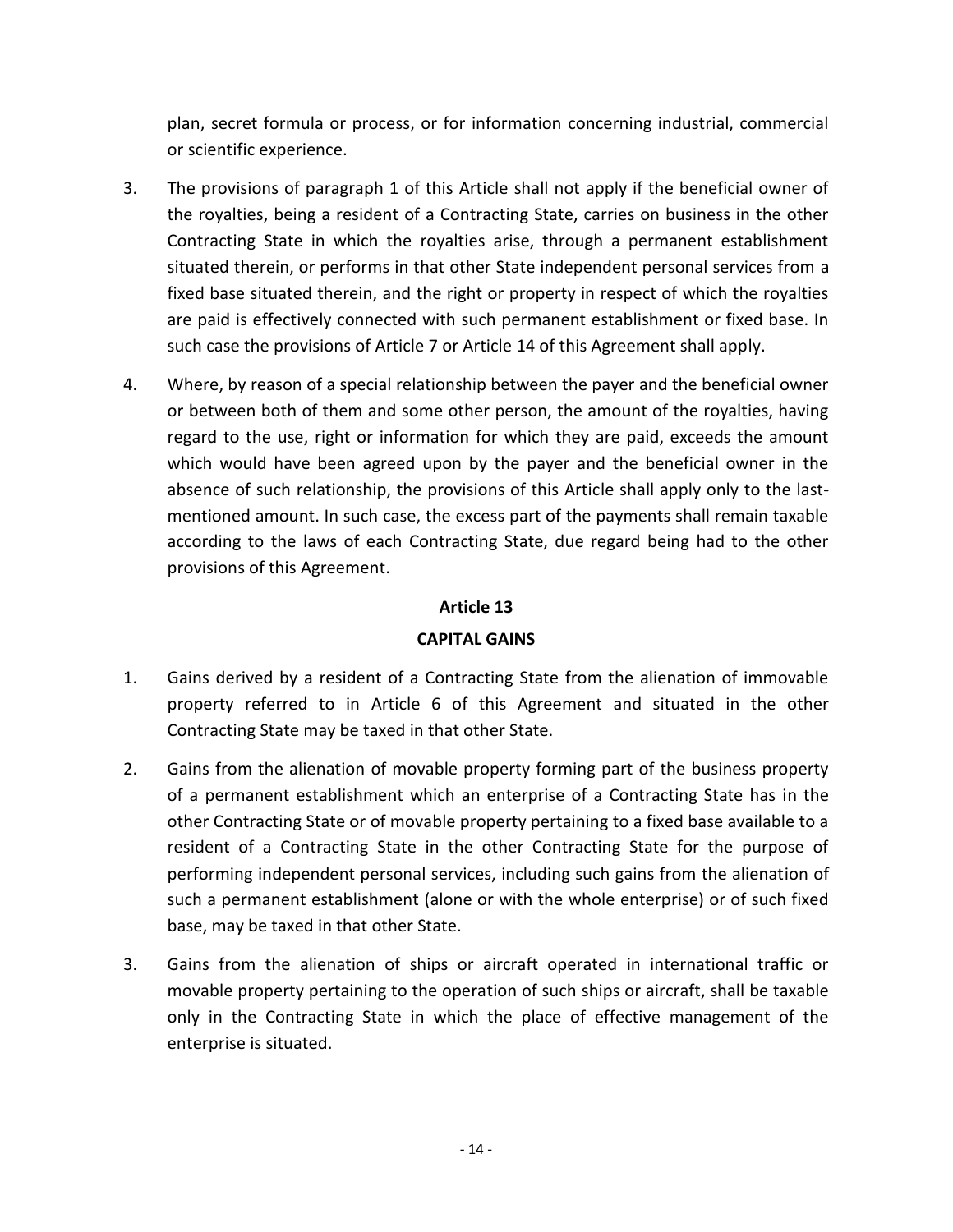4. Gains from the alienation of any property other than that referred to in paragraphs 1, 2 and 3 of this Article shall be taxable only in the Contracting State of which the alienator is a resident.

# **Article 14**

# **INDEPENDENT PERSONAL SERVICES**

- 1. Income derived by a resident of a Contracting State in respect of professional services or other activities of an independent character shall be taxable only in that State unless the resident has a fixed base regularly available in the other Contracting State for the purpose of performing the activities. If the resident has such a fixed base, the income may be taxed in the other State but only so much of it as is attributable to that fixed base.
- 2. The term "professional services" includes especially independent scientific, literary, artistic, educational or teaching activities as well as the independent activities of physicians, lawyers, engineers, architects, dentists and accountants.

# **Article 15**

# **INCOME FROM EMPLOYMENT**

- 1. Subject to the provisions of Articles 16, 18, 19, 20 and 21 of this Agreement, salaries, wages and other similar remuneration derived by a resident of a Contracting State in respect of an employment shall be taxable only in that State unless the employment is exercised in the other Contracting State. If the employment is so exercised, such remuneration as is derived therefrom may be taxed in that other State.
- 2. Notwithstanding the provisions of paragraph 1 of this Article, remuneration derived by a resident of a Contracting State in respect of an employment exercised in the other Contracting State shall be taxable only in the first-mentioned State if:
	- a) the recipient is present in the other State for a period or periods not exceeding in the aggregate 183 days in any twelve month period commencing or ending in the fiscal year concerned, and
	- b) the remuneration is paid by, or on behalf of, an employer who is not a resident of the other State, and
	- c) the remuneration is not borne by a permanent establishment or a fixed base which the employer has in the other State.
- 3. Notwithstanding the preceding provisions of this Article, remuneration derived in respect of an employment exercised aboard a ship or aircraft operated in international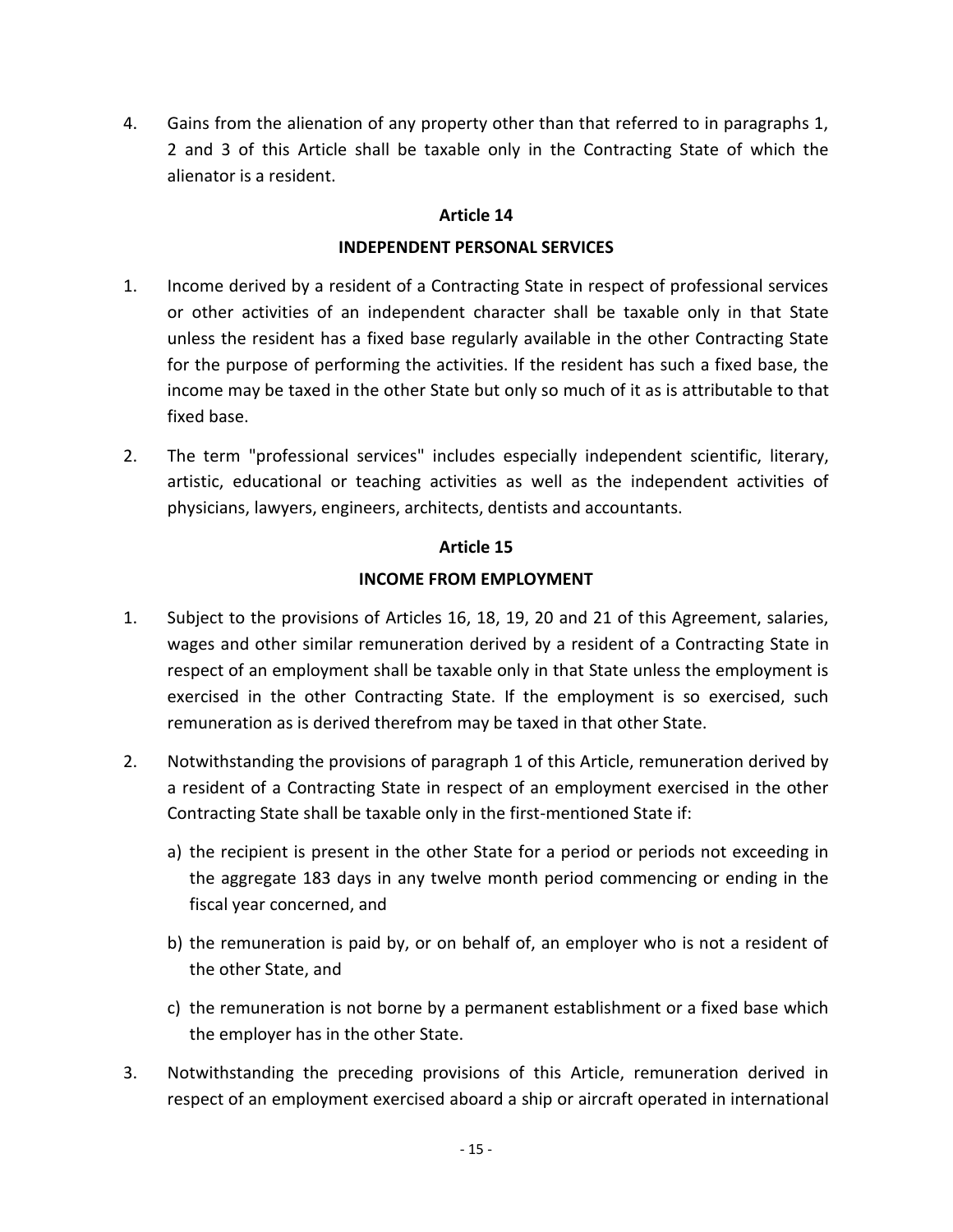traffic by an enterprise of a Contracting State, may be taxed in the Contracting State in which the place of effective management of the enterprise is situated.

# **Article 16**

# **DIRECTORS' FEES**

Directors' fees and other similar payments derived by a resident of a Contracting State in his capacity as a member of the board of directors of a company which is a resident of the other Contracting State may be taxed in that other State.

# **Article 17**

# **ARTISTES AND SPORTSPERSONS**

- 1. Notwithstanding the provisions of Articles 7, 14 and 15 of this Agreement, income derived by a resident of a Contracting State as an entertainer, such as a theatre, motion picture, radio or television artiste, or a musician, or as a sportsperson, from his personal activities as such exercised in the other Contracting State, may be taxed in that other State.
- 2. Where income in respect of personal activities exercised by an entertainer or a sportsperson in his capacity as such accrues not to the entertainer or sportsperson himself but to another person, that income may, notwithstanding the provisions of Articles 7, 14 and 15 of this Agreement, be taxed in the Contracting State in which the activities of the entertainer or sportsperson are exercised.
- 3. Notwithstanding the preceding provisions of this Article, income derived by entertainers or sportspersons who are residents of a Contracting State from the activities exercised in the other Contacting State under a plan of cultural exchange between the Governments of both Contracting States shall be exempt from tax in that other State.

# **Article 18**

# **PENSIONS**

- 1. Subject to the provisions of paragraph 2 of Article 19 of this Agreement, pensions and other similar remuneration paid to a resident of a Contracting State in consideration of past employment shall be taxable only in that State.
- 2. Notwithstanding the provisions of paragraph 1 of this Article, pensions and other payments made under the social security legislation of a Contracting State shall be taxable only in that State.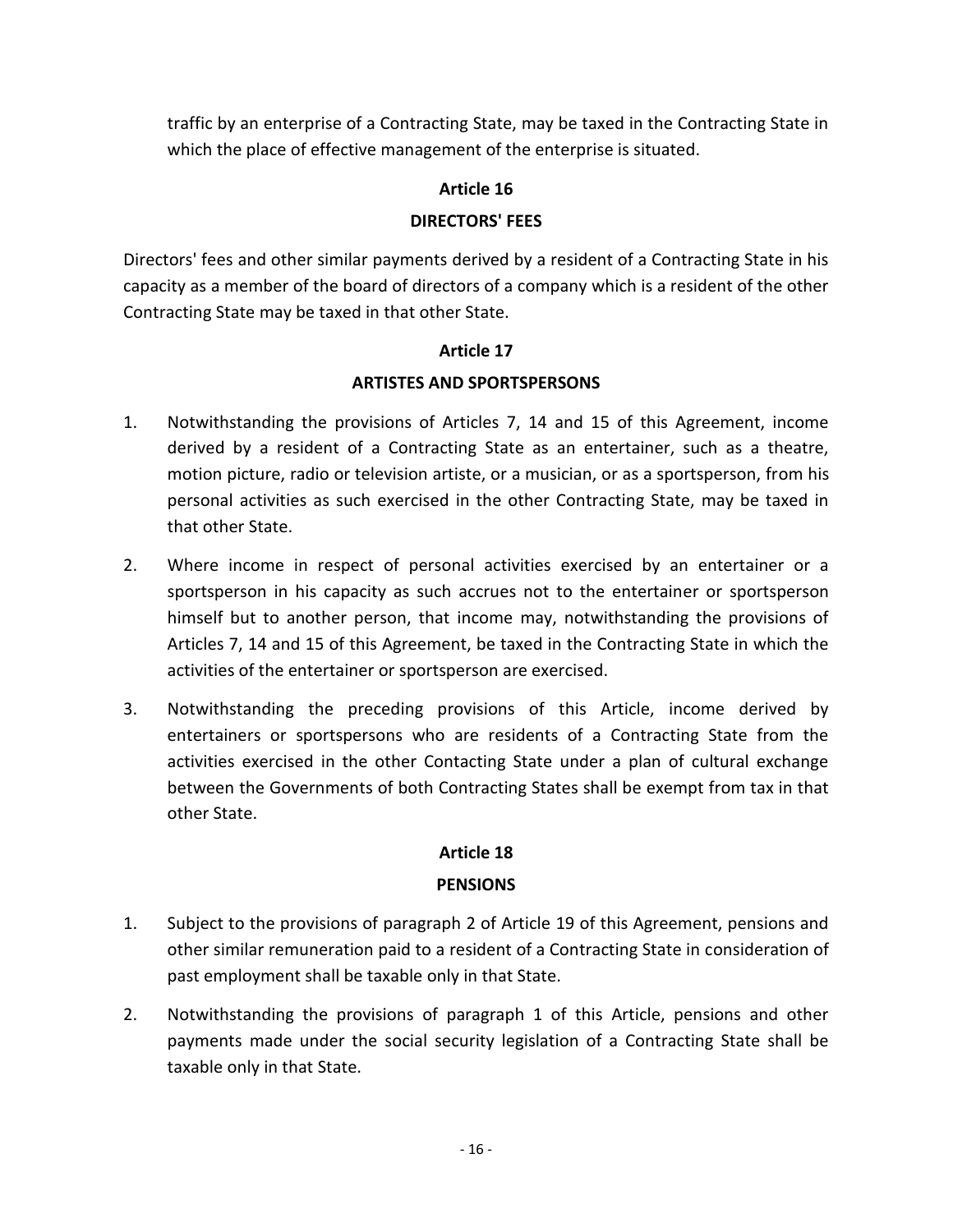#### **GOVERNMENT SERVICE**

- 1. a) Salaries, wages and other similar remuneration, other than a pension, paid by a Contracting State or a political-administrative subdivision or a local authority thereof to an individual in respect of services rendered to that State or subdivision or authority shall be taxable only in that State;
	- b) However, such salaries, wages and other similar remuneration shall be taxable only in the other Contracting State if the services are rendered in that State and the individual is a resident of that State who:
		- (i) is a national of that State; or
		- (ii) did not become a resident of that State solely for the purpose of rendering the services.
- 2. a) Any pension paid by, or out of funds created by, a Contracting State or a politicaladministrative subdivision or a local authority thereof to an individual in respect of services rendered to that State or subdivision or authority shall be taxable only in that State;
	- b) However, such pension shall be taxable only in the other Contracting State if the individual is a resident of, and a national of, that State.
- 3. The provisions of Articles 14, 15, 16, 17, and 18 of this Agreement shall apply to salaries, wages and other similar remuneration, and to pensions, in respect of services rendered in connection with a business carried on by a Contracting State or a politicaladministrative subdivision or a local authority thereof.

# **Article 20**

# **PROFESSORS, TEACHERS AND SCIENTIFIC RESEARCHERS**

1. A professor, teacher or scientific researcher who visits one of the Contracting States for a period not exceeding two years for the purpose of teaching or engaging in research at a university, college, school or other establishment for teaching or research in that State, and who immediately before that visit was a resident of the other Contracting State, shall be taxable only in that other State on any remuneration for such teaching or research. However, this paragraph shall apply only for a period not exceeding two years from the date the individual first visits the first mentioned State for such purpose.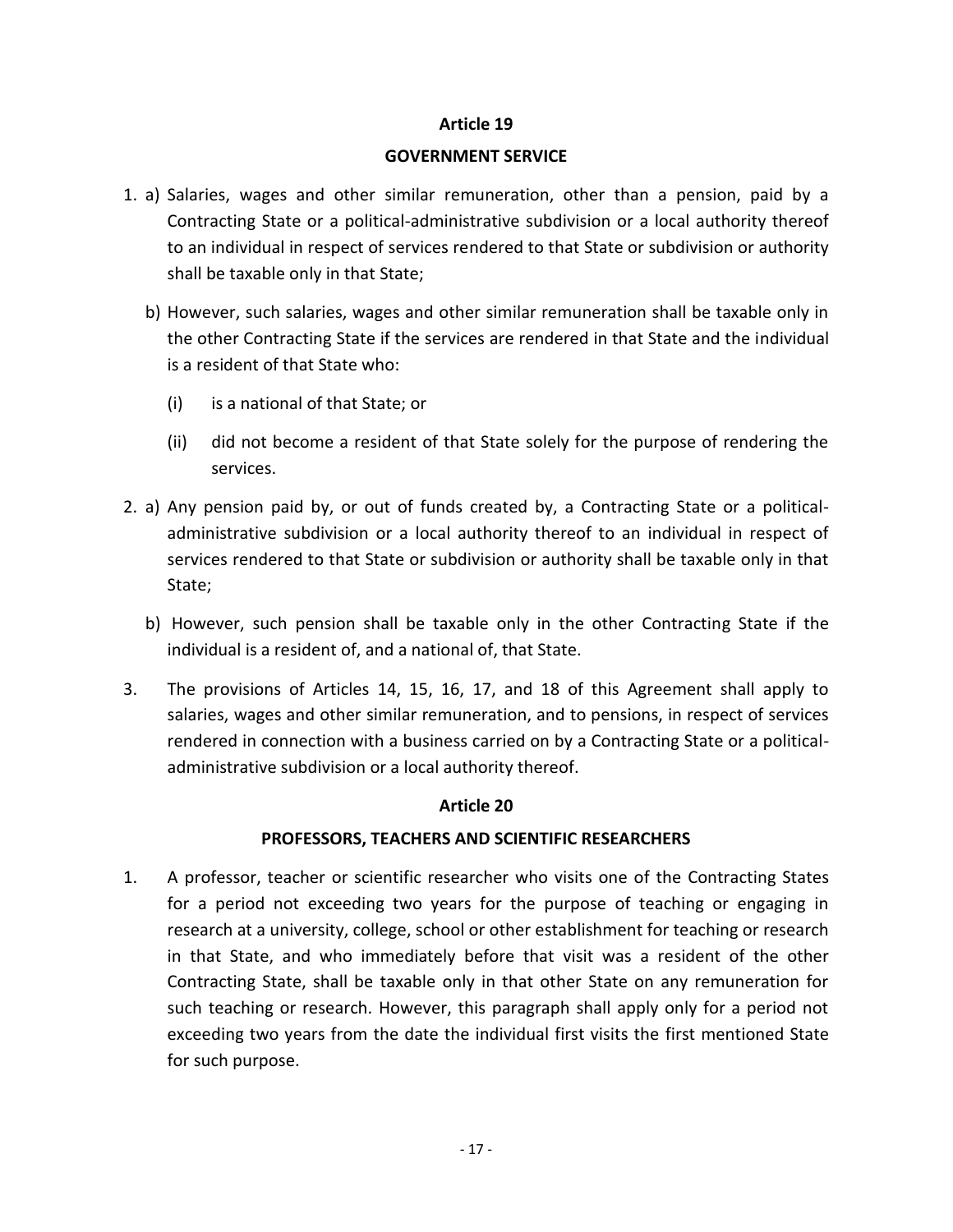2. The provisions of this Article shall apply to income from research only if such research is undertaken by the individual in the public interest and not primarily for the benefit of some other private person or persons.

# **Article 21**

# **STUDENTS**

- 1. Payments which a student or business apprentice who is or was immediately before visiting a Contracting State a resident of the other Contracting State and who is present in the first mentioned State solely for the purpose of his education or training receives for the purpose of his maintenance, education or training shall not be taxed in that State, provided that such payments arise from sources outside that State.
- 2. Remuneration which a student or business apprentice who is or was immediately before visiting a Contracting State a resident of the other Contracting State derives from an employment which he exercises in the first-mentioned State for a period or periods not exceeding in the aggregate 183 days in the fiscal year concerned shall not be taxed in the first mentioned State if the employment is directly related to his studies or apprenticeship carried out in that other State.

# **Article 22**

# **OTHER INCOME**

- 1. Items of income of a resident of a Contracting State, wherever arising, not dealt with in the foregoing Articles of this Agreement shall be taxable only in that State.
- 2. The provisions of paragraph 1 of this Article shall not apply to income, other than income from immovable property as defined in paragraph 2 of Article 6 of this Agreement, if the recipient of such income, being a resident of a Contracting State, carries on business in the other Contracting State through a permanent establishment situated therein or performs in that other State independent personal services from a fixed base situated therein and the right or property in respect of which the income is paid is effectively connected with such permanent establishment or fixed base. In such case the provisions of Article 7 or Article 14 of this Agreement shall apply.
- 3. Notwithstanding the provisions of paragraphs 1 and 2 of this Article, items of income derived by an individual who is a resident of a Contracting State from gambling and lotteries and arising in the other Contracting State may be taxed in that other State.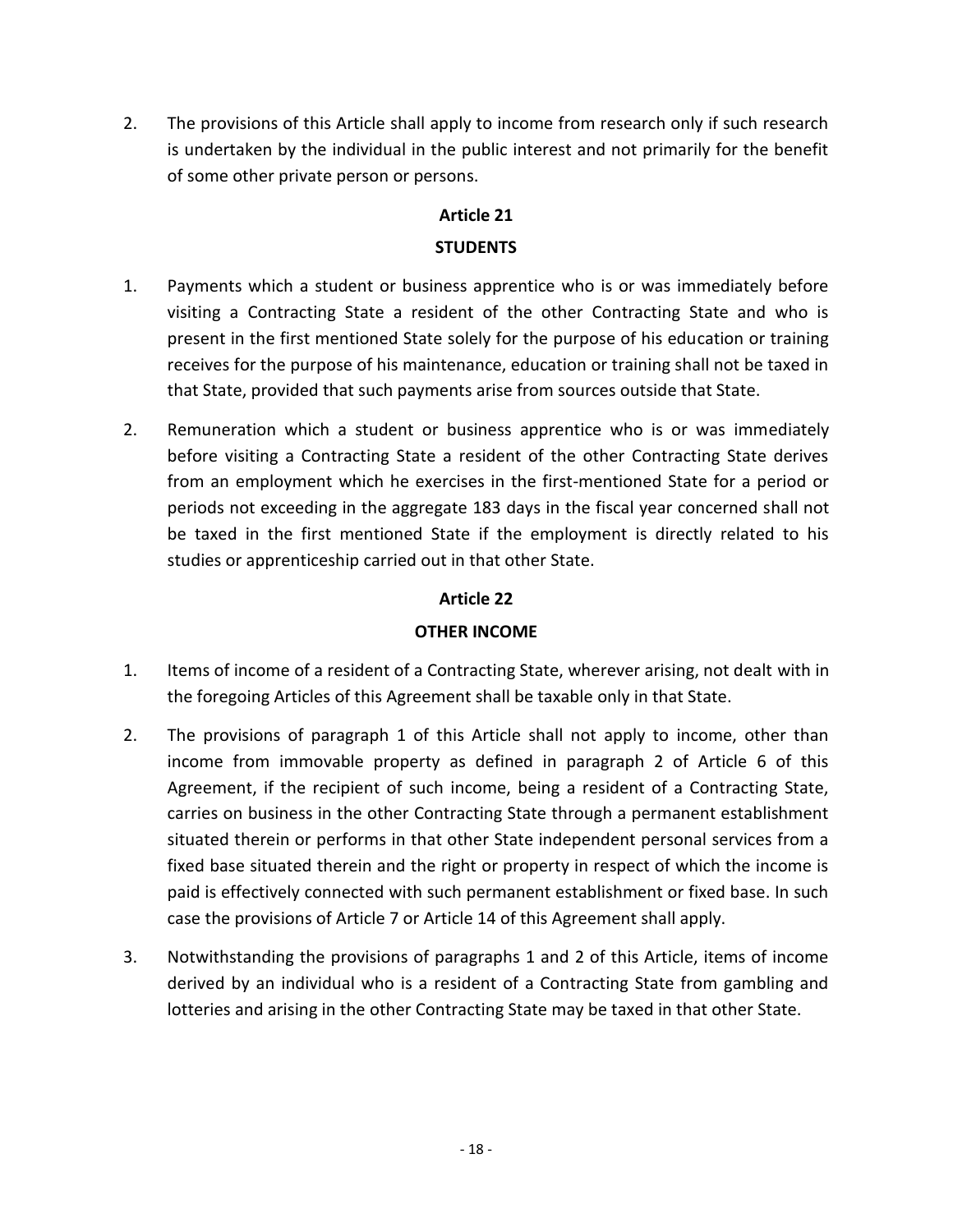### **CAPITAL**

- 1. Capital represented by immovable property referred to in Article 6 of this Agreement, owned by a resident of a Contracting State and situated in the other Contracting State, may be taxed in that other State.
- 2. Capital represented by movable property forming part of the business property of a permanent establishment which an enterprise of a Contracting State has in the other Contracting State may be taxed in that other State.
- 3. Capital represented by ships and aircraft operated in international traffic and by movable property pertaining to the operation of such ships and aircraft, shall be taxable only in that Contracting State in which the place of effective management of the enterprise is situated.
- 4. All other elements of capital of a resident of a Contracting State shall be taxable only in that State.

# **Article 24**

# **ELIMINATION OF DOUBLE TAXATION**

- 1. a) Where a resident of Georgia derives income or owns capital which, in accordance with the provisions of this Agreement, may be taxed in Luxembourg, Georgia shall allow:
	- (i) as a deduction from the tax on the income of that resident, an amount equal to the income tax paid in Luxembourg;
	- (ii) as a deduction from the tax on the capital of that resident, an amount equal to the capital tax paid in Luxembourg.

Such deduction in either case shall not, however, exceed that part of the income tax or capital tax, as computed before the deduction is given, which is attributable, as the case may be, to the income or the capital which may be taxed in Luxembourg.

- b) Where in accordance with any provision of this Agreement income derived or capital owned by a resident of Georgia is exempt from tax in Georgia, Georgia may nevertheless, in calculating the amount of tax on the remaining income or capital of such resident, take into account the exempted income or capital.
- 2. Subject to the provisions of the law of Luxembourg regarding the elimination of double taxation which shall not affect the general principle hereof, double taxation shall be eliminated as follows: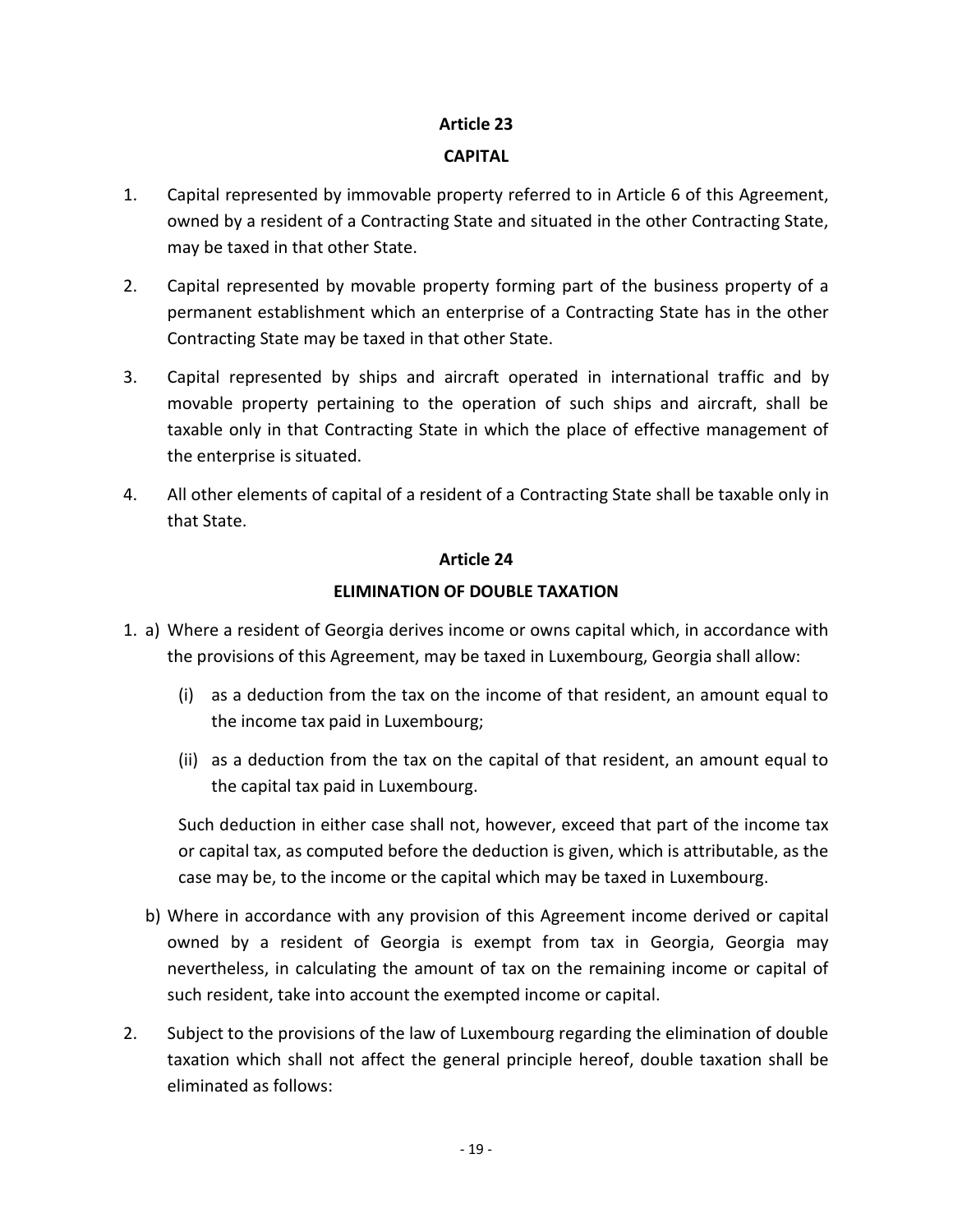- a) Where a resident of Luxembourg derives income or owns capital which, in accordance with the provisions of this Agreement, may be taxed in Georgia, Luxembourg shall, subject to the provisions of sub-paragraphs b) and c), exempt such income or capital from tax, but may, in order to calculate the amount of tax on the remaining income or capital of the resident, apply the same rates of tax as if the income or capital had not been exempted.
- b) Where a resident of Luxembourg derives income which, in accordance with the provisions of Articles 10 and 17 of this Agreement may be taxed in Georgia, Luxembourg shall allow as a deduction from the income tax on individuals or from the corporation tax of that resident an amount equal to the tax paid in Georgia. Such deduction shall not, however, exceed that part of the tax, as computed before the deduction is given, which is attributable to such items of income derived from Georgia.
- c) The provisions of sub-paragraph a) of this paragraph shall not apply to income derived or capital owned by a resident of Luxembourg where Georgia applies the provisions of this Agreement to exempt such income or capital from tax or applies the provisions of paragraph 2 of Article 10 of this Agreement to such income.

#### **NON DISCRIMINATION**

- 1. Nationals of a Contracting State shall not be subjected in the other Contracting State to any taxation or any requirement connected therewith, which is other or more burdensome than the taxation and connected requirements to which nationals of that other State in the same circumstances, in particular with respect to residence, are or may be subjected. This provision shall, notwithstanding the provisions of Article 1 of this Agreement, also apply to persons who are not residents of one or both of the Contracting States.
- 2. Stateless persons who are residents of a Contracting State shall not be subjected in either Contracting State to any taxation or any requirement connected therewith, which is other or more burdensome than the taxation and connected requirements to which nationals of the State concerned in the same circumstances, in particular with respect to residence, are or may be subjected.
- 3. The taxation on a permanent establishment which an enterprise of a Contracting State has in the other Contracting State shall not be less favourably levied in that other State than the taxation levied on enterprises of that other State carrying on the same activities. This provision shall not be construed as obliging a Contracting State to grant to residents of the other Contracting State any personal allowances, relieves and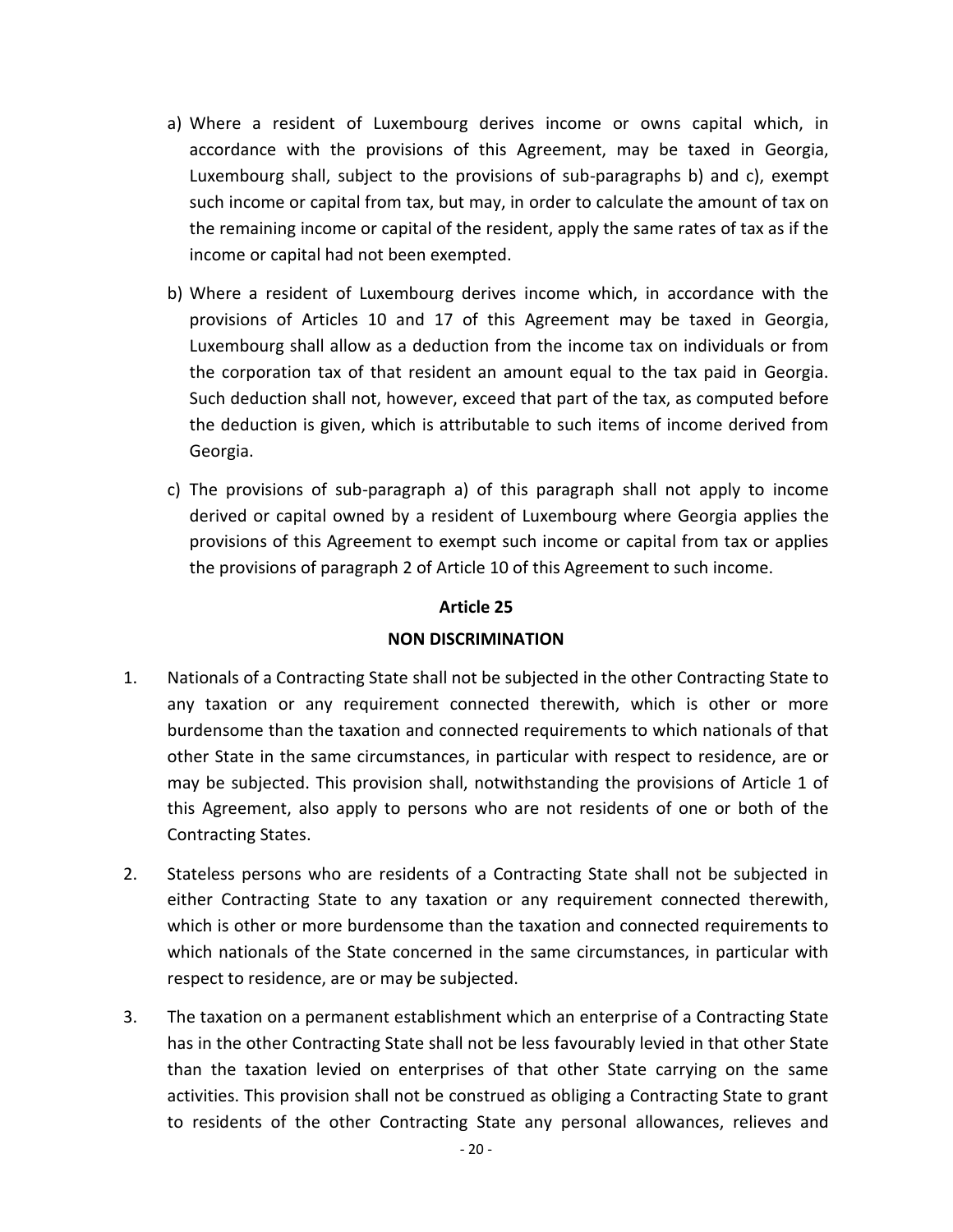reductions for taxation purposes on account of civil status or family responsibilities which it grants to its own residents.

- 4. Except where the provisions of paragraph 1 of Article 9, paragraph 4 of Article 11, or paragraph 4 of Article 12, apply, interest, royalties and other disbursements paid by an enterprise of a Contracting State to a resident of the other Contracting State shall, for the purpose of determining the taxable profits of such enterprise, be deductible under the same conditions as if they had been paid to a resident of the first-mentioned State. Similarly, any debts of an enterprise of a Contracting State to a resident of the other Contracting State shall, for the purpose of determining the taxable capital of such enterprise, be deductible under the same conditions as if they had been contracted to a resident of the first mentioned State.
- 5. Enterprises of a Contracting State, the capital of which is wholly or partly owned or controlled, directly or indirectly, by one or more residents of the other Contracting State, shall not be subjected in the first-mentioned State to any taxation or any requirement connected therewith which is other or more burdensome than the taxation and connected requirements to which other similar enterprises of the first mentioned State are or may be subjected.
- 6. The provisions of this Article shall apply to the taxes which are the subject of this Agreement.

# **Article 26**

# **MUTUAL AGREEMENT PROCEDURE**

1. **[The first sentence of paragraph 1 of Article 26 of this Agreement is replaced by the first sentence of paragraph 1 of Article 16 of the MLI]** [Where a person considers that the actions of one or both of the Contracting States result or will result for him in taxation not in accordance with the provisions of this Agreement, he may, irrespective of the remedies provided by the domestic law of those States, present his case to the competent authority of the Contracting State of which he is a resident or, if his case comes under paragraph 1 of Article 25 of this Agreement, to that of the Contracting State of which he is a national.]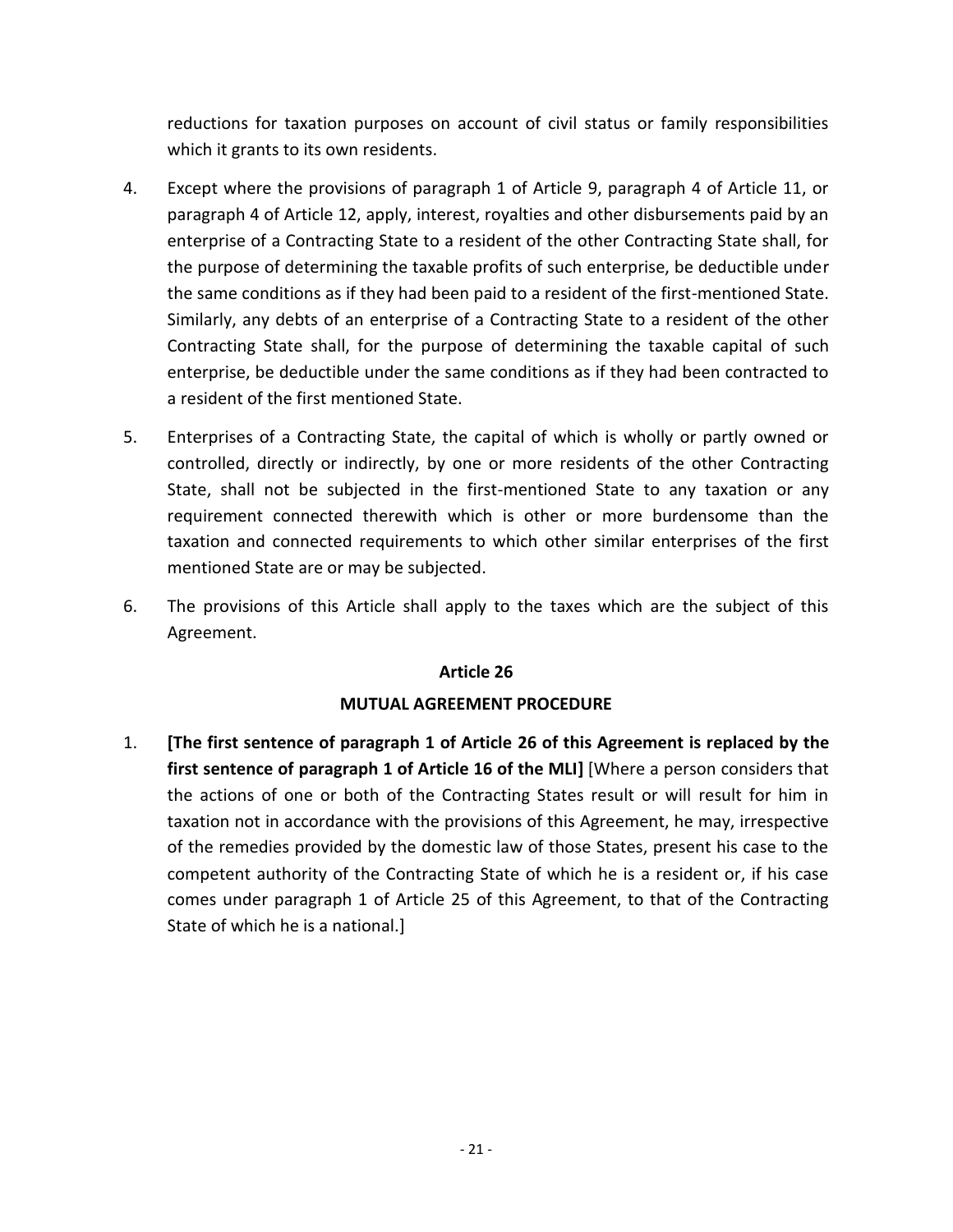*The following first sentence of paragraph 1 of Article 16 of the MLI replaces the first sentence of paragraph 1 of Article 26 of this Agreement:*

*ARTICLE 16 OF THE MLI – MUTUAL AGREEMENT PROCEDURE*

Where a person considers that the actions of one or both of the [*Contracting States*] result or will result for that person in taxation not in accordance with the provisions of [*this Agreement*], that person may, irrespective of the remedies provided by the domestic law of those [*Contracting States*], present the case to the competent authority of either [*Contracting States*].

The case must be presented within three years from the first notification of the action resulting in taxation not in accordance with the provisions of this Agreement.

- 2. The competent authority shall endeavour, if the objection appears to it to be justified and if it is not itself able to arrive at a satisfactory solution, to resolve the case by mutual agreement with the competent authority of the other Contracting State, with a view to the avoidance of taxation which is not in accordance with this Agreement. Any agreement reached shall be implemented notwithstanding any time limits in the domestic law of the Contracting States.
- 3. The competent authorities of the Contracting States shall endeavour to resolve by mutual agreement any difficulties or doubts arising as to the interpretation or application of this Agreement. They may also consult together for the elimination of double taxation in cases not provided for in this Agreement.
- 4. The competent authorities of the Contracting States may communicate with each other directly, including through a joint commission consisting of themselves or their representatives, for the purpose of reaching an agreement in the sense of the preceding paragraphs of this Article.

# **Article 27**

# **EXCHANGE OF INFORMATION**

1. The competent authorities of the Contracting States shall exchange such information as is necessary for carrying out the provisions of this Agreement or of the domestic laws of the Contracting States concerning taxes covered by this Agreement insofar as the taxation thereunder is not contrary to this Agreement. Any information received by a Contracting State shall be treated as secret in the same manner as information obtained under the domestic laws of that State and shall be disclosed only to persons or authorities (including courts and administrative bodies) concerned with the assessment or collection of, the enforcement or prosecution in respect of, or the determination of appeals in relation to, the taxes covered by this Agreement. Such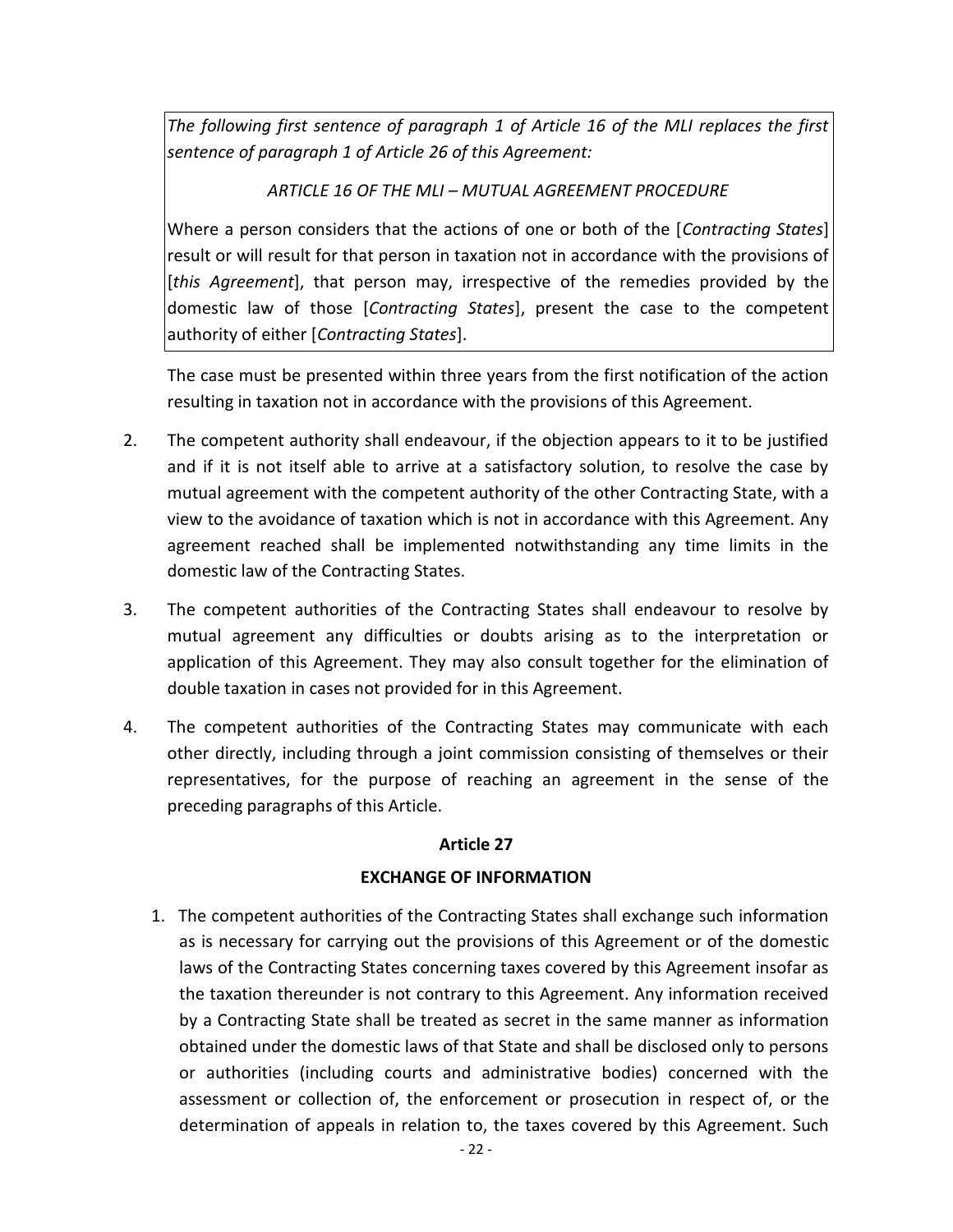persons or authorities shall use the information only for such purposes. They may disclose the information in public court proceedings or in judicial decisions.

- 2. In no case shall the provisions of paragraph 1 of this Article be construed so as to impose on a Contracting State the obligation:
	- a) to carry out administrative measures at variance with the laws and administrative practice of that or of the other Contracting State;
	- b) to supply information which is not obtainable under the laws or in the normal course of the administration of that or of the other Contracting State;
	- c) to supply information which would disclose any trade, business, industrial, commercial or professional secret or trade process, or information, the disclosure of which would be contrary to public policy (ordre public).

# **Article 28**

### **MEMBERS OF DIPLOMATIC MISSIONS AND CONSULAR POSTS**

Nothing in this Agreement shall affect the fiscal privileges of members of diplomatic missions or consular posts under the general rules of international law or under the provisions of special agreements.

1

l

# **Article 29**

### **AMENDMENTS AND ADDITIONS**

Upon mutual agreement of the Contracting States, amendments and additions may be introduced to this Agreement, arranged as separate Protocols and making integral parts of this Agreement. These amendments and additions shall enter into force subject to the provisions of the Article 30 of this Agreement.

### **Article 30**

### **ENTRY INTO FORCE**

1. The Contracting States shall notify each other in writing, through diplomatic channels, that the procedures required by their registration for the entry into force of this Agreement have been complied with. This Agreement shall enter into force on the date of receipt of the last notification.

<sup>&</sup>lt;sup>1</sup> In accordance with the ordering of the provisions of the Agreement, refer to the box following Article 3 of the Protocol for the Principal purposes test provision.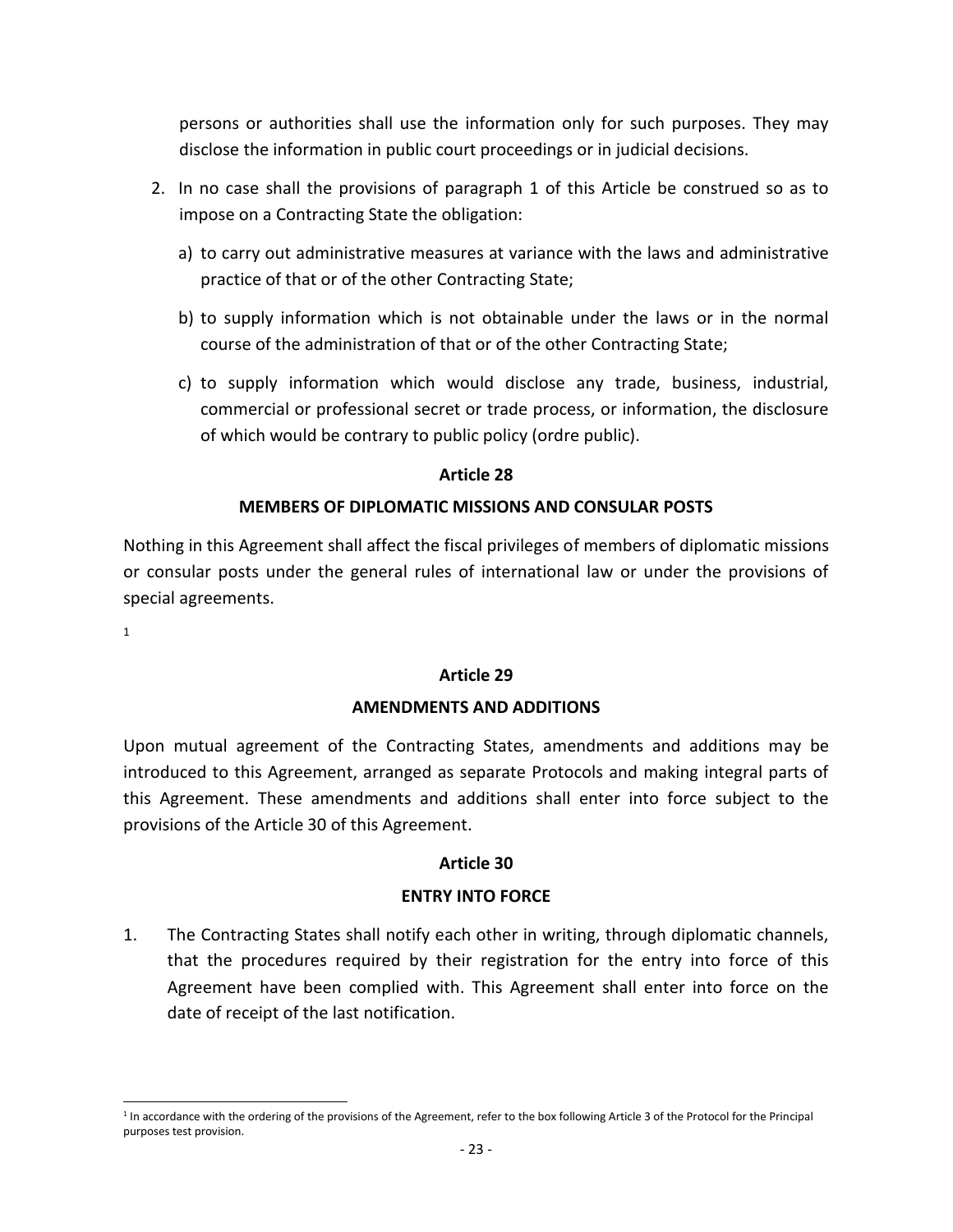- 2. This Agreement shall have effect:
	- a) in respect of taxes withheld at source, to income derived on or after 1 January of the calendar year next following the year in which the Agreement enters into force;
	- b) in respect of other taxes on income, and taxes on capital, to taxes changeable for any taxable year beginning on or after 1 January of the calendar year next following the year in which the Agreement enters into force.

### **TERMINATION**

- 1. This Agreement shall remain in force indefinitely. Either Contracting State may terminate this Agreement, through diplomatic channels, by giving notice of termination at least six months before the end of any calendar year beginning after the expiration of a period of five years from the date of its entry into force.
- 2. This Agreement shall cease to have effect:
	- a) in respect of taxes withheld at source, to income derived on or after 1 January in the calendar year next following the year in which the notice is given;
	- b) in respect of other taxes on income, and taxes on capital, to taxes chargeable for any taxable year beginning on or after 1 January in the calendar year next following the year in which the notice is given.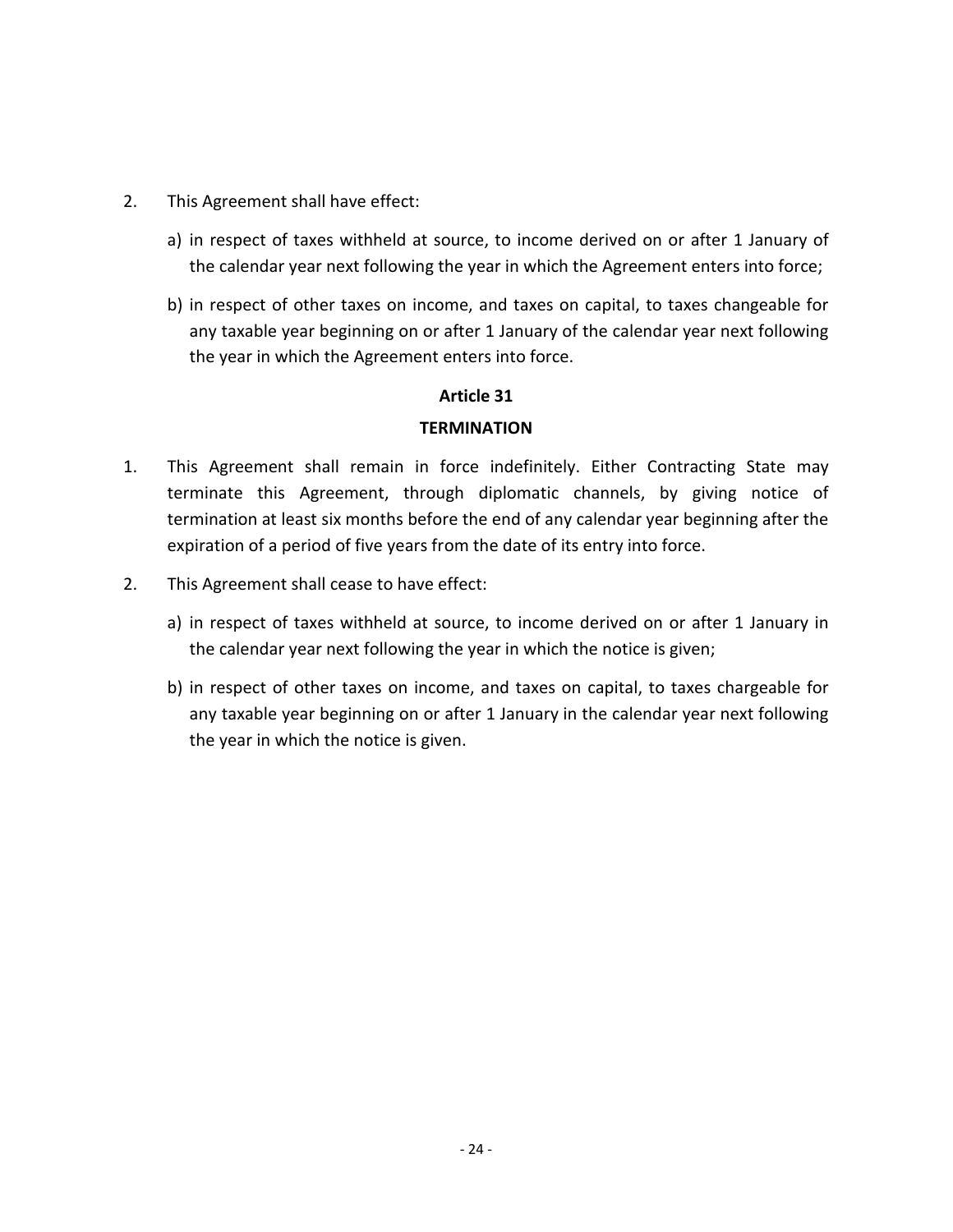# **PROTOCOL**

on the Agreement between the Government of the Grand Duchy of Luxembourg and the Government of Georgia the for the avoidance of double taxation and the prevention of fiscal evasion with respect to taxes on income and on capital

At the moment of signing the Agreement between the Government of the Grand Duchy of Luxembourg and the Government of Georgia for the avoidance of double taxation and the prevention of fiscal evasion with respect to taxes on income and on capital the undersigned have agreed on the following provisions which shall form an integral part of the Agreement:

1. With respect of paragraph 1 of Article 2:

It is understood that in the case of Georgia the term "political-administrative subdivisions" means "territorial-administrative unites".

2. With respect of subparagraph e) of paragraph 1 of Article 3:

It is understood that in the case of Georgia the term "company" means an enterprise or any entity which exercises an economic activity.

**[Replaced by paragraph 1 of Article 7 of the MLI]** [3. The provisions of Articles 10, 11 and 12 shall not apply if it was the main purpose or one of the main purposes of any person concerned with the creation or assignment of shares or other rights in respect of which the dividend is paid, the creation or assignment of the debt-claim in respect of which the interest is paid, the creation or assignment of rights in respect of which the royalty is paid to take advantage of these Articles by means of that creation or assignment.]

*The following paragraph 1 of Article 7 of the MLI replaces Article 3 of the Protocol of this Agreement:*

# *ARTICLE 7 OF THE MLI – PREVENTION OF TREATY ABUSE*

# (*Principal purposes test provision)*

Notwithstanding any provisions of [*the Agreement*], a benefit under [*the Agreement*] shall not be granted in respect of an item of income or capital if it is reasonable to conclude, having regard to all relevant facts and circumstances, that obtaining that benefit was one of the principal purposes of any arrangement or transaction that resulted directly or indirectly in that benefit, unless it is established that granting that benefit in these circumstances would be in accordance with the object and purpose of the relevant provisions of [*the Agreement*].